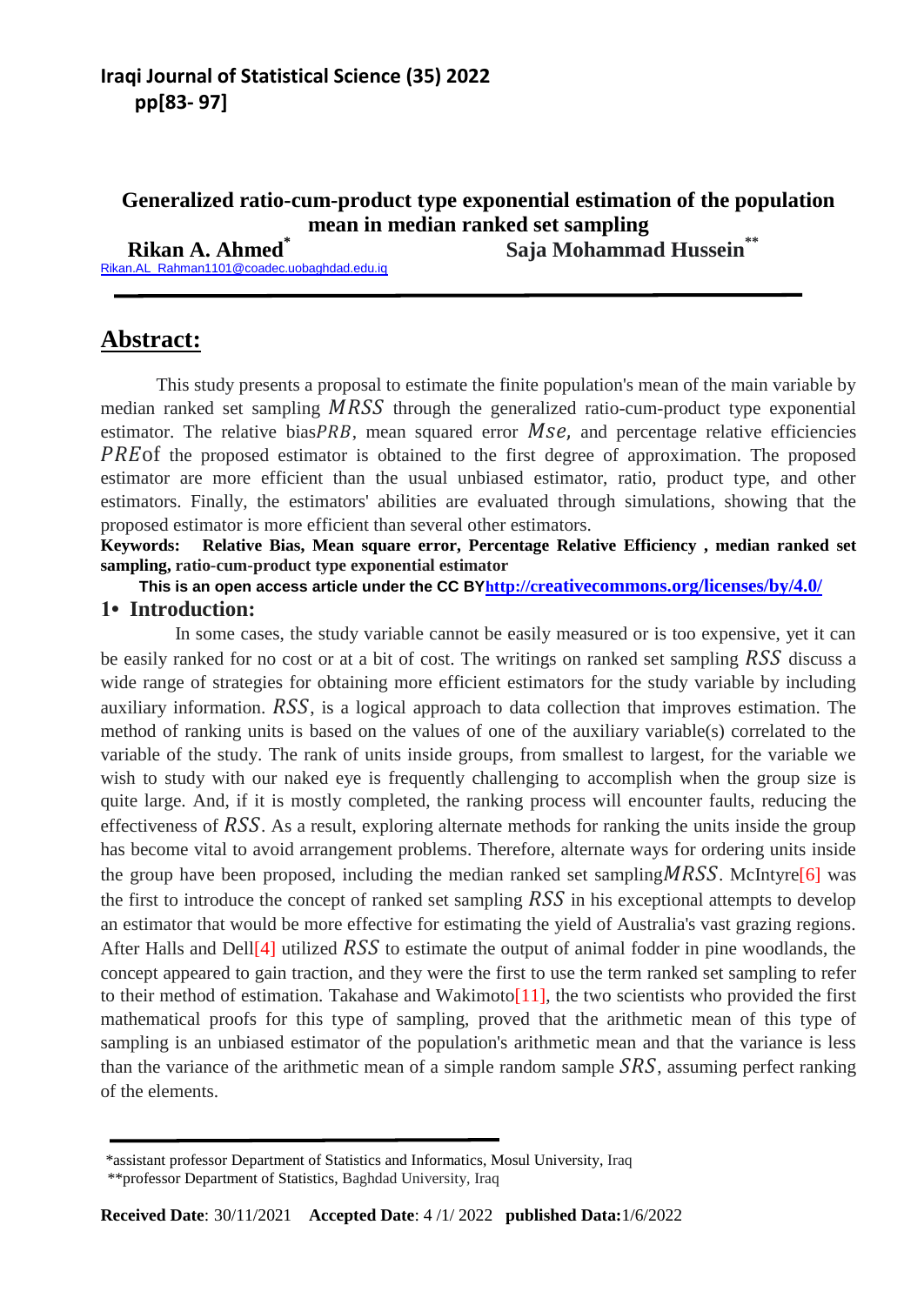Dell and Clutter[3] came at the same result as the previous authors, but without the necessity that the elements be in perfect order, implying that there may or may not be ranking flaws in the elements. Stokes[9] proposed utilizing the auxiliary variable to estimate the ranks of the variable we want to examine (the main variable), because it is difficult to rank units with the naked eye when dealing with large numbers of units. AL-Saleh and Samawi<sup>[2]</sup> the proposed estimators are compared to other existing estimators using a bivariate simple random sample and application to the bivariate normal distribution. They are estimated using a bivariate ranked set sampling technique. Zamanzade and Al-Omari[12] compared empirical mean and variance estimators based on new ranked set sampling to their counterparts in ranked set sampling and simple random sampling using Monte Carlo simulation. Muttlak<sup>[7]</sup> suggested studying median ranked sets sampling  $MRSS$  as a strategy to minimize errors in the process of ranking units within groups. Syam et al.[10] investigated the average population using double median ranked set sampling method, demonstrating that  $DMSSS$  estimators were more efficient than their simple random sampling, stratified random sampling, ranked sampling, and stratified ranked set sampling counterparts. This method produces reliable estimations of a population's mean regardless of the symmetry or asymmetry of the distribution. To estimate the ratio of a finite population, the Al-Omari with Al-Nasir $[1]$  multistage median, ranked sampling MMRSS approach was used. The results demonstrate that the proposed estimators are unbiased and have the lowest variance when compared to simple, stratified, ranked, and median ranked sampling procedures, and that the efficiency of the  $MMRSS$  estimators grows as the number of sample size determination cycles increases. Using auxiliary variables, we present a highly generalized approach for estimating the population mean using the  $MRSS$  schemes, which is discussed in detail in this study. Based on this demonstration, it is established that a large number of prior estimators belong to the proposed class of estimator, and this proposed estimator is more efficient in estimating the mean population than the corresponding previous estimators in  $MRSS$  and  $SRS$ .

#### 2• Methodology for *MRSS*:

Muttlak suggested studying median ranked sets sampling  $MRSS$  as a strategy to minimize errors in the process of ranking units within groups. And the following summarizes the MRSS procedure for drawing a sample of size n. We randomly select  $m^2$  sample size from the population, and divide this sample into  $m$  groups each group having a size of  $m$  units, and then arrange units within each group. If the size of group  $m$  is odd, we measure the median of each group, i.e. the rank unit $\left(\frac{m}{2}\right)$  $\frac{m+1}{2}$ , however, if the group size is an even number, we withdraw the units of rank  $\left(\frac{m}{2}\right)$  $\overline{\mathbf{c}}$  for measurements from half of the groups and measure the units of rank $\binom{m}{k}$  $\frac{x+2}{2}$ , from the remaining half. In both cases, the first cycle will produce a sample size of  $m$  units. To obtain the needed sample size  $n = mr$ , we can repeat the cycle r times. The MRSS process is summarized as follows:

- 1- Choose  $m<sup>2</sup>$  sample items at random from the targeted population.
- 2- Divide the  $m<sup>2</sup>$  items into m groups of size m each, and then rank the items inside each group.
- 3- If the sample size  $m$  is odd, choose the  $\left(\frac{m}{m}\right)$  $\frac{(n+1)}{2}$ <sup>th</sup> smallest rank item, this corresponds to the median of each group from step 2. While if the sample size is even from step 2, choose the  $\left(\frac{m}{2}\right)$  $\left(\frac{m}{2}\right)^{th}$  and  $\left(\frac{m}{2}\right)^{th}$  $\frac{n+2}{2}$  th smallest rank from the initial  $\frac{m}{2}$  $\frac{m}{2}$  and subsequent  $\frac{m}{2}$  $\frac{\pi}{2}$  samples for measurement respectively.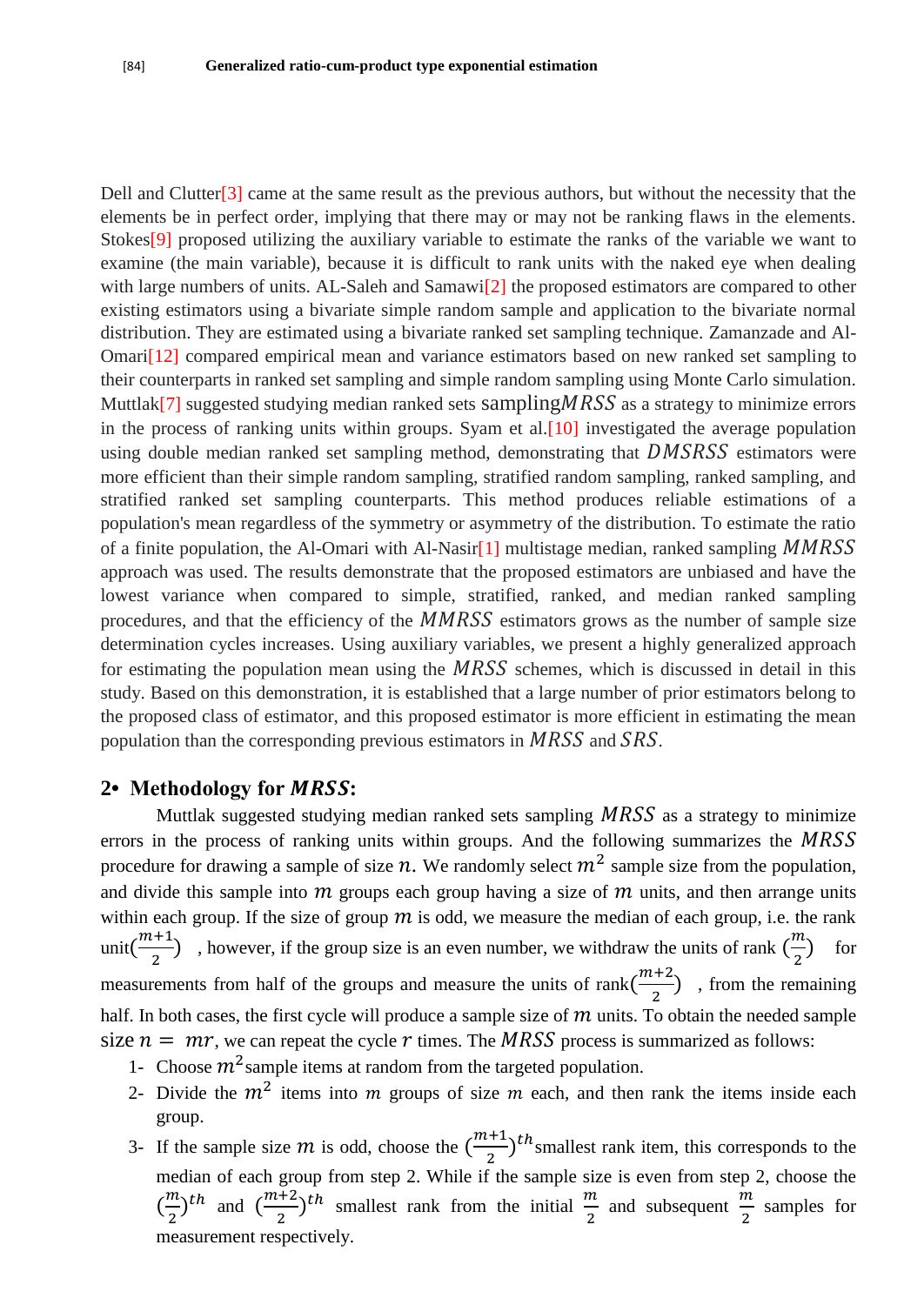4- Stages 1-3 should be reiterated r times till you have a sample of size  $n = mr$ .

Now assuming the sample size  $m$  is odd, then  $MRSS_0$  represent median ranked set sampling, where the items of  $MRSS_0$  for main variable Y and the two auxiliary variables  $X_1$  and  $X_2$ , and suppose that the ranking depends on the auxiliary variable  $X_1$ , described are follows.

$$
\left\{\n\begin{pmatrix}\n\mathcal{Y}_{1\left[\frac{m+1}{2}\right]j'}\mathcal{X}_{1\left(\frac{m+1}{2}\right)j'}\mathcal{X}_{1\left[\frac{m+1}{2}\right]j}\n\end{pmatrix},\n\begin{pmatrix}\n\mathcal{Y}_{2\left[\frac{m+1}{2}\right]j'}\mathcal{X}_{2\left(\frac{m+1}{2}\right)j'}\mathcal{X}_{2\left[\frac{m+1}{2}\right]j}\n\end{pmatrix},\n\cdots,\n\left(\n\mathcal{Y}_{m\left[\frac{m+1}{2}\right]j'}\mathcal{X}_{1m\left(\frac{m+1}{2}\right)j'}\mathcal{X}_{2m\left[\frac{m+1}{2}\right]j}\n\right)\n\right\}
$$

where  $y_{i[i]j}$  and  $x_{2i[i]j}$  denotes the  $i^{th}$  judgment ordering in the  $i^{th}$  set in the  $j^{th}$  cycle for the study variable Y and auxiliary variable  $X_2$  respectively. Also  $x_{1}(i)$  denotes the  $i^{th}$  ranking in the th set in the  $j<sup>th</sup>$  cycle for the auxiliary variable  $X_1$  where 1,2,  $\cdots$ , r). Finally, if the sample size m is even, then  $MRSS_e$  represent median ranked set sampling, let  $k = \frac{m}{2}$  $\frac{\pi}{2}$ , where items of  $MRSS_e$  as follows.

$$
\begin{cases}\n\left(y_{1\left[\frac{m}{2}\right]j}, x_{1\left(\frac{m}{2}\right)j}, x_{2\left(\frac{m}{2}\right]j}\right) , \quad \left(y_{2\left[\frac{m}{2}\right]j}, x_{1\left(\frac{m}{2}\right)j}, x_{2\left(\frac{m}{2}\right]j}\right) \cdots, \left(y_{k\left[\frac{m}{2}\right]j}, x_{1\left(\frac{m}{2}\right)j}, x_{2\left(\frac{m}{2}\right)j}\right), \\
\left(y_{k+1\left[\frac{m+2}{2}\right]j}, x_{1_{k+1}\left(\frac{m+2}{2}\right)j}, x_{2_{k+1}\left[\frac{m+2}{2}\right]j}\right) \cdots, \left(y_{m\left[\frac{m+2}{2}\right]j}, x_{1\left(\frac{m+2}{2}\right)j}, x_{2\left(\frac{m+2}{2}\right)j}\right)\n\end{cases}
$$

Let  $\bar{y}$ ,  $\bar{x}_1$ ,  $\bar{x}_2$ ,  $S_y^2$ ,  $S_{x_1}^2$  and  $S_{x_2}^2$  denotes the natural, unbiased estimates of the finite population mean,  $\bar{Y}$ ,  $\bar{X}_1$ ,  $\bar{X}_2$  and variance  $\sigma_y^2$ ,  $\sigma_{x_1}^2$ ,  $\sigma_{x_2}^2$ , of the main variable and two auxiliary variables in SRS, respectively. [7], has estimated the mean of a finite population using median ranked sets sampling and has demonstrated that it is impartial to the population mean and has a lower variance than the simple random sample, as shown below. The estimator of the mean population is known according to the following relationship in median ranked sets sampling and the odd case.

$$
\bar{y}_{MRSSo} = \frac{1}{n} \sum_{j=1}^{r} \sum_{i=1}^{m} y_{i \left[\frac{m+1}{2}\right]j}, \quad \bar{x}_{1MRSSo} = \frac{1}{n} \sum_{j=1}^{r} \sum_{i=1}^{m} x_{1i \left(\frac{m+1}{2}\right)j} \quad and
$$

$$
\bar{x}_{2MRSSo} = \frac{1}{n} \sum_{j=1}^{r} \sum_{i=1}^{m} x_{2i \left[\frac{m+1}{2}\right]j}
$$

These estimators are unbiased for the average population, which means that.

$$
E(\bar{y}_{MRSSO}) = \bar{Y} \quad , E(\bar{x}_{1MRSSO}) = \bar{X}_1 \text{ and } E(\bar{x}_{2MRSSO}) = \bar{X}_2
$$
\n
$$
V(\bar{y}_{MRSSO}) = \frac{1}{mn} \sigma_{y[\frac{m+1}{2}]}^2 = \frac{\sigma_y^2}{n} - T_{y(o)} \quad ; \quad T_{y(o)} = \frac{\sum_{i=1}^{m} (\bar{y}_{i[\frac{m+1}{2}]} - \bar{Y})^2}{mn}
$$
\n
$$
V(\bar{x}_{1MRSSO}) = \frac{1}{mn} \sigma_{x1(\frac{m+1}{2})}^2 = \frac{\sigma_{x1}^2}{n} - T_{x_1(o)} \quad ; \quad T_{x_1(o)} = \frac{\sum_{i=1}^{m} (\bar{x}_{1(i\frac{m+1}{2})} - \bar{x}_1)^2}{mn}
$$
\n
$$
V(\bar{x}_{2MRSSO}) = \frac{1}{mn} \sigma_{x2[\frac{m+1}{2}]}^2 = \frac{\sigma_{x2}^2}{n} - T_{x_2(o)} \quad ; \quad T_{x_2(o)} = \frac{\sum_{i=1}^{m} (\bar{x}_{2i[\frac{m+1}{2}]} - \bar{x}_2)^2}{mn}
$$

Now the estimators are defined as follows for the even case.

$$
\bar{y}_{MRSse} = \frac{1}{n} \sum_{j=1}^{r} \left[ \sum_{i=1}^{k} y_{i \left[ \frac{m}{2} \right] j} + \sum_{i=k+1}^{m} y_{i \left[ \frac{m+2}{2} \right] j} \right]
$$

$$
\bar{x}_{1MRSse} = \frac{1}{n} \sum_{j=1}^{r} \left[ \sum_{i=1}^{k} x_{1i \left( \frac{m}{2} \right) j} + \sum_{i=k+1}^{m} x_{1i \left( \frac{m+2}{2} \right) j} \right]
$$

$$
\bar{x}_{2MRSse} = \frac{1}{n} \sum_{j=1}^{r} \left[ \sum_{i=1}^{k} x_{2i \left[ \frac{m}{2} \right] j} + \sum_{i=k+1}^{m} x_{2i \left[ \frac{m+2}{2} \right] j} \right]
$$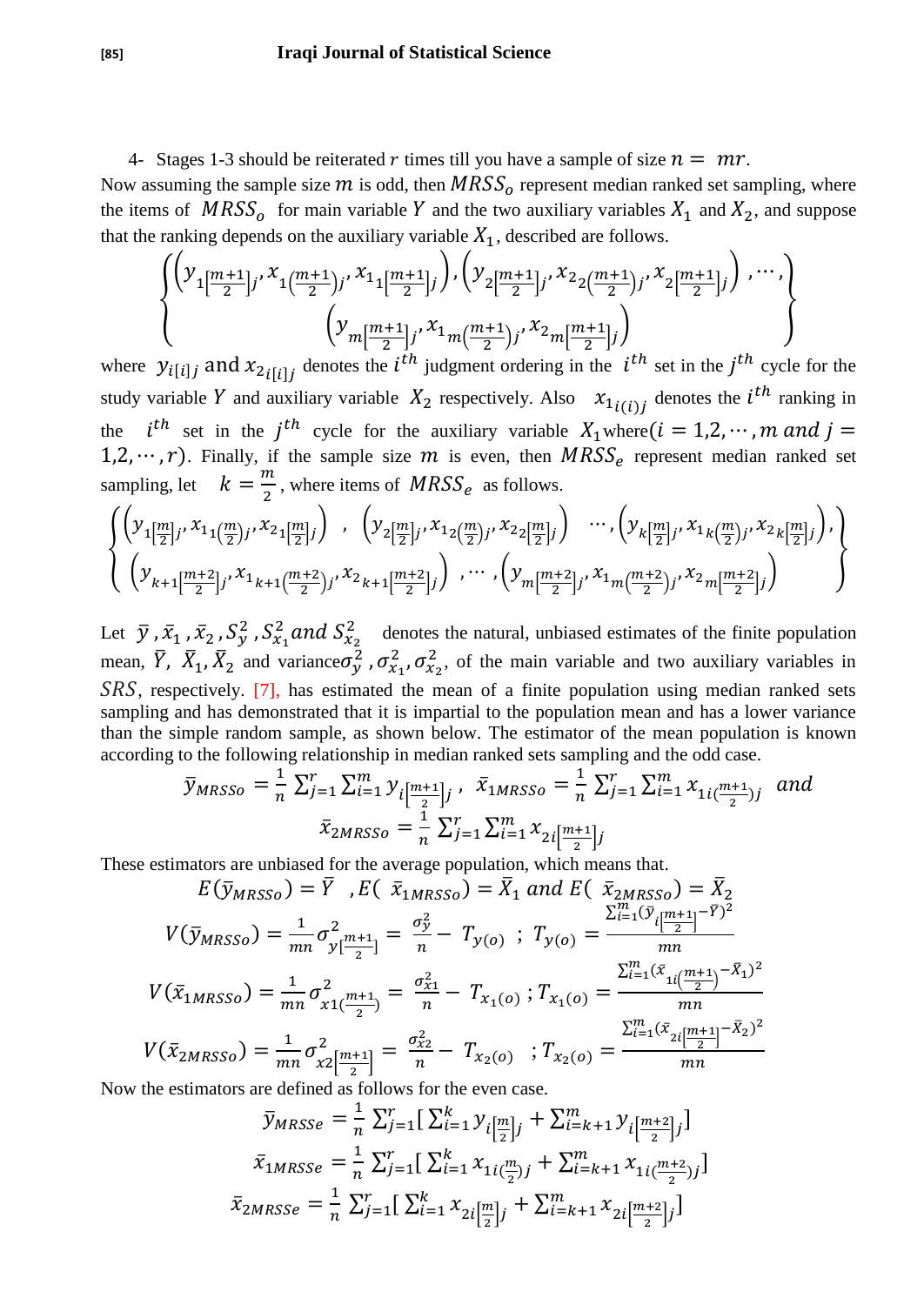And also, these estimators are unbiased for the average population

 $E(\bar{y}_{MRSSe})=\bar{Y}$  ,  $E(\bar{x}_{1MRSSe})=\bar{X}_1$  and  $E(\bar{x}_{2MRSSe})=\bar{X}_2$ 

As for the variance estimated of the arithmetic mean by median ranked sets sampling and in the even case, it is denoted by the following formula:

$$
V(\bar{y}_{MRSse}) = \frac{1}{2n} \left[ \sigma_{y\left[\frac{m}{2}\right]}^{2} + \sigma_{y\left[\frac{m+2}{2}\right]}^{2} \right] = \frac{\sigma_{y}^{2}}{n} - T_{y(e)}
$$
\n
$$
V(\bar{x}_{1MRSse}) = \frac{1}{2n} \left[ \sigma_{x_{1}\left(\frac{m}{2}\right)}^{2} + \sigma_{x_{1}\left(\frac{m+2}{2}\right)}^{2} \right] = \frac{\sigma_{x_{1}}^{2}}{n} - T_{x_{1}(e)}
$$
\n
$$
V(\bar{x}_{2MRSse}) = \frac{1}{2n} \left[ \sigma_{x_{2}\left[\frac{m}{2}\right]}^{2} + \sigma_{x_{2}\left[\frac{m+2}{2}\right]}^{2} \right] = \frac{\sigma_{x_{2}}^{2}}{n} - T_{x_{2}(e)}
$$
\n
$$
T_{y(e)} = \frac{1}{2mn} \left\{ \sum_{i=1}^{k} (\bar{y}_{i\left[\frac{m}{2}\right]} - \bar{Y})^{2} + \sum_{i=k}^{m} (\bar{y}_{i\left[\frac{m}{2}\right]} - \bar{Y})^{2} \right\}
$$
\n
$$
T_{x_{1}(e)} = \frac{1}{2mn} \left\{ \sum_{i=1}^{k} (\bar{x}_{1i\left(\frac{m}{2}\right)} - \bar{X}_{1})^{2} + \sum_{i=k}^{m} (\bar{x}_{1i\left(\frac{m+2}{2}\right)} - \bar{X}_{1})^{2} \right\}
$$
\n
$$
T_{x_{2}(e)} = \frac{1}{2mn} \left\{ \sum_{i=1}^{k} (\bar{x}_{2i\left[\frac{m}{2}\right]} - \bar{X}_{2})^{2} + \sum_{i=k}^{m} (\bar{x}_{2i\left[\frac{m+2}{2}\right]} - \bar{X}_{2})^{2} \right\}
$$

Where

In terms of the covariance between the averages of the main and auxiliary variables obtained using median ranked sets sampling, are defined as follows in both cases:

$$
Cov(\bar{y}_{MRSSo}, \bar{x}_{1MRSSo}) = \frac{\sigma_{yx_1}}{n} - T_{yx_1(o)}, \quad Cov(\bar{y}_{MRSSo}, \bar{x}_{2MRSSo}) = \frac{\sigma_{yx_2}}{n} - T_{yx_2(o)}
$$
\n
$$
Cov(\bar{x}_{1MRSSo}, \bar{x}_{2MRSSo}) = \frac{\sigma_{x_1x_2}}{n} - T_{x_1x_2(o)}, \quad Cov(\bar{y}_{MRSSe}, \bar{x}_{1MRSSe}) = \frac{\sigma_{yx_1}}{n} - T_{yx_1(e)}
$$
\n
$$
Cov(\bar{y}_{MRSSe}, \bar{x}_{2MRSSe}) = \frac{\sigma_{yx_2}}{n} - T_{yx_2(e)} \& Cov(\bar{x}_{1MRSSe}, \bar{x}_{2MRSSe}) = \frac{\sigma_{x_1x_2}}{n} - T_{x_1x_2(e)}
$$
\n
$$
\text{Where } T_{yx_1(o)} = \frac{1}{mn} \left\{ \sum_{i=1}^{m} (\bar{y}_i \left[ \frac{m+1}{2} \right] - \bar{Y}) \left( \bar{x}_{1i} \left( \frac{m+1}{2} \right) - \bar{X}_1 \right) \right\}
$$
\n
$$
T_{yx_2(o)} = \frac{1}{mn} \left\{ \sum_{i=1}^{m} (\bar{y}_i \left[ \frac{m+1}{2} \right] - \bar{Y}) \left( \bar{x}_{2i} \left[ \frac{m+1}{2} \right] - \bar{X}_2 \right) \right\}
$$
\n
$$
T_{xx_1(e)} = \frac{1}{2mn} \left\{ \sum_{i=1}^{k} (\bar{y}_i \left[ \frac{m}{2} \right] - \bar{Y}) \left( \bar{x}_{2i} \left[ \frac{m+1}{2} \right] - \bar{X}_2 \right) \right\}
$$
\n
$$
T_{yx_1(e)} = \frac{1}{2mn} \left\{ \sum_{i=1}^{k} (\bar{y}_i \left[ \frac{m}{2} \right] - \bar{Y}) (\bar{x}_{1i} \left[ \frac{m}{2} \right] - \bar{Y}) (\bar{x}_{1i} \left[ \frac{m+2}{2} \right] - \bar{Y}) \left( \bar{x}_{1i} \left[ \frac{m+2}{2} \right] - \bar{X}_1 \right) \right\}
$$
\n $$ 

variables in simple random sampling procedures, see for further information [7] and [8].

### **3. Proposed generalized estimator:**

 The mean of the population is one of the essential metrics that scholars are interested in investigating because of its significance in identifying the features of the community. As a result, most samples are utilized to find estimators for this unknown parameter in various methods. Samawi, Al-Omari, and Khan were among a limited group of researchers who dealt with this parameter by estimate in the MRSS. Using median ranked sets sampling, we will show suggested estimation for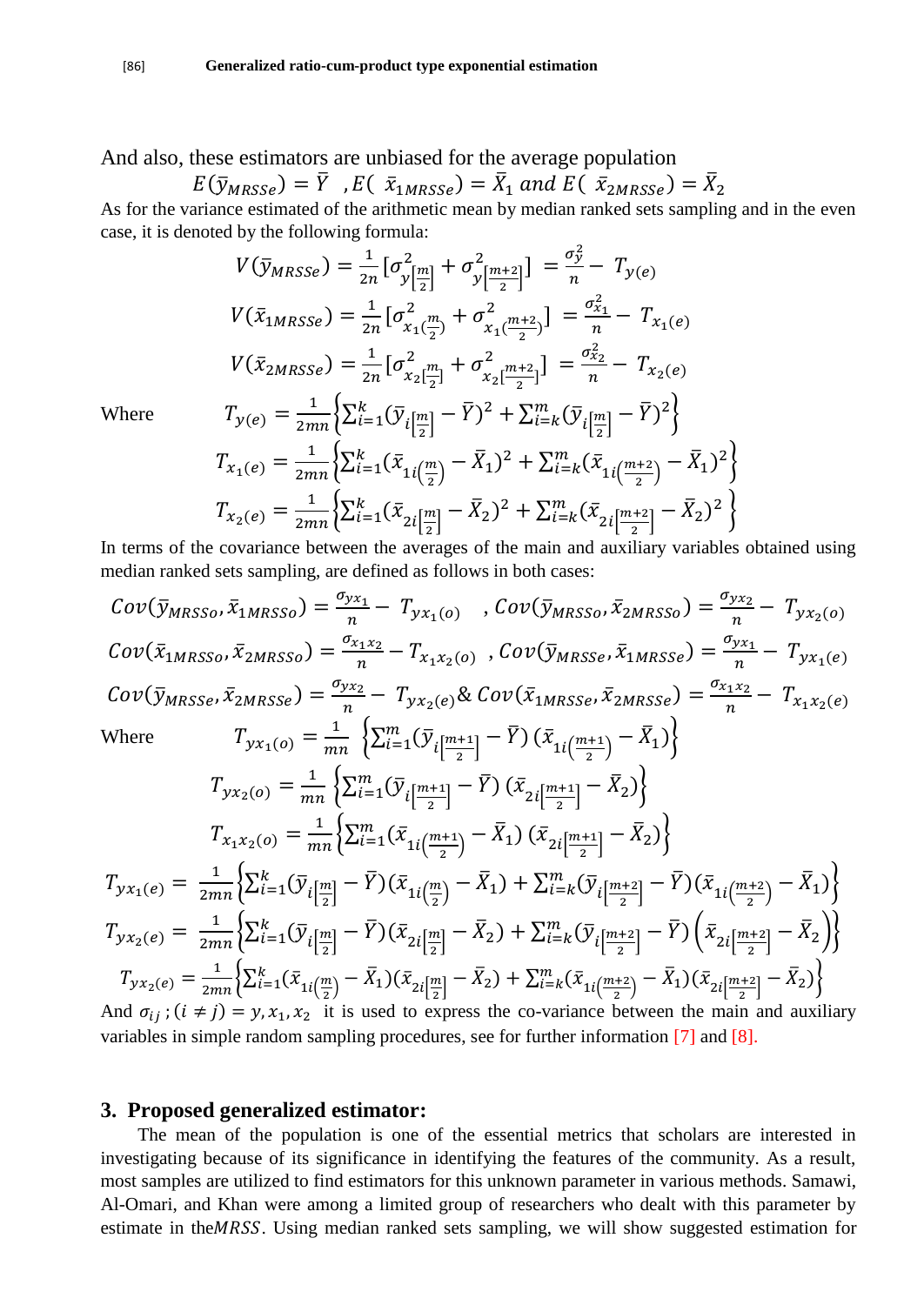investigating the mean population in this paper. Because the proposed estimation is generalized estimation, we may obtain any required estimation by making a few simple modifications in the proposed estimation. The following is a broad description of the proposed estimator.

$$
\bar{Y}_{gm(l)}^{(g)} = \bar{y}_{MRSSI} \left(\frac{\bar{x}_1}{\bar{x}_{1MRSSI}}\right)^{\theta_1} \left(\frac{\bar{x}_2}{\bar{x}_{2MRSSI}}\right)^{\theta_2} \left[k(\exp(\frac{\bar{x}_1 - \bar{x}_{1MRSSI}}{\bar{x}_1 + \bar{x}_{1MRSSI}}))^{g_1} + (1 - k)(\exp(\frac{\bar{x}_2 - \bar{x}_{2MRSSI}}{\bar{x}_2 + \bar{x}_{2MRSSI}}))^{g_2}\right]
$$
\n(3-1)

Where,  $\theta_1$ ,  $\theta_2$  are unknown constants selected to keep the mean squared error of the  $\bar{Y}_g^0$  $\overline{(\ }$ estimator to the smallest possible value,  $k$  is a well-known constant scalar that can take either one or zero values,  $g_1 \& g_2$ , are standards values that can take  $(-1, 0, 1)$ , each of the values  $k, g_1$  and  $g_2$  is utilized to determine the estimator form that can be generated from of the estimator defined above.

It is worth noting that in the definition of the estimator  $\bar{Y}_g^0$  $\binom{g}{m}$  above, the index  $(l)$  takes one of the letters (*o or e* ), where if (  $l~=~o$  ) indicates that the estimator  $\bar{Y}_g^0$  $\binom{g}{a}$  are defined on the odd case from the $MRSS_o,$  and if  $(\;l\;=\;e\;)$  indicates that the estimators  $\bar{Y}^0_g$  $\binom{g}{g}$  are defined on the even case from the  $MRSS_{e}$ .

By setting the following error bounds, it will be possible to study the qualities of the suggested estimator to make the process of obtaining these properties easier. To reformulate this estimator, we assume the following.

Let 
$$
\tau_{0(l)} = \frac{\bar{y}_{MRSSi} - \bar{Y}}{\bar{Y}}
$$
;  $\tau_{1(l)} = \frac{\bar{x}_{1MRSSi} - \bar{X}_1}{\bar{X}_1}$  &  $\tau_{2(l)} = \frac{\bar{x}_{2MRSSi} - \bar{X}_2}{\bar{X}_2}$ ;  $l = o$  or  $e$ 

According to what has been demonstrated by  $[7]$ , the mean estimated by MRSS is an unbiased estimate concerning the population's mean. And upon it  $E(\tau_{0(l)}) = E(\tau_{1(l)}) = E(\tau_{2(l)}) = 0$ 

$$
E\left(\tau_{0(l)}^2\right) = \begin{cases} \frac{V(\bar{y}_{MRSSO})}{\bar{Y}^2} = \nu_{0(o)} \\ \frac{V(\bar{y}_{MRSSe})}{\bar{Y}^2} = \nu_{0(e)} \end{cases}, \quad E\left(\tau_{0(l)}, \tau_{1(l)}\right) = \begin{cases} \frac{Cov(\bar{y}_{MRSSO}, \bar{x}_{1MRSSO})}{\bar{Y}\bar{X}_1} = \nu_{01(o)} \\ \frac{Cov(\bar{y}_{MRSSe}, \bar{x}_{1MRSSe})}{\bar{Y}\bar{X}_1} = \nu_{01(e)} \\ \frac{V(\bar{x}_{1MRSSO})}{\bar{X}_1^2} = \nu_{1(o)} \\ \frac{V(\bar{x}_{1MRSSO})}{\bar{X}_1^2} = \nu_{1(e)} \end{cases}, \quad E\left(\tau_{0(l)}, \tau_{2(l)}\right) = \begin{cases} \frac{Cov(\bar{y}_{MRSSO}, \bar{x}_{2MRSSO})}{\bar{Y}\bar{X}_2} = \nu_{02(o)} \\ \frac{Cov(\bar{y}_{MRSSO}, \bar{x}_{2MRSSO})}{\bar{Y}\bar{X}_2} = \nu_{02(e)} \\ \frac{V(\bar{x}_{2MRSSO})}{\bar{X}_2^2} = \nu_{2(o)} \\ \frac{V(\bar{x}_{2MRSSO})}{\bar{X}_2^2} = \nu_{2(e)} \end{cases}, \quad E\left(\tau_{1(l)}, \tau_{2(l)}\right) = \begin{cases} \frac{Cov(\bar{x}_{1MRSSO}, \bar{x}_{2MRSSO})}{\bar{Y}\bar{X}_2} = \nu_{12(o)} \\ \frac{Cov(\bar{x}_{1MRSSO}, \bar{x}_{2MRSSO})}{\bar{X}_1\bar{X}_2} = \nu_{12(e)} \end{cases}
$$

To evaluate the properties of the estimator  $\bar{Y}_g^0$  $\begin{bmatrix} g \\ g \\ m \end{bmatrix}$  in both its odd and even cases, it will be rewritten in a way that makes the process of obtaining these qualities easier by relying on the error bounds  $\tau_{i(l)}~;~i=0,1,2~\&~l=o,e$  so that the estimator $\bar Y_g^0$  $\binom{g}{m}$ , becomes as follows up to the first degree of approximation.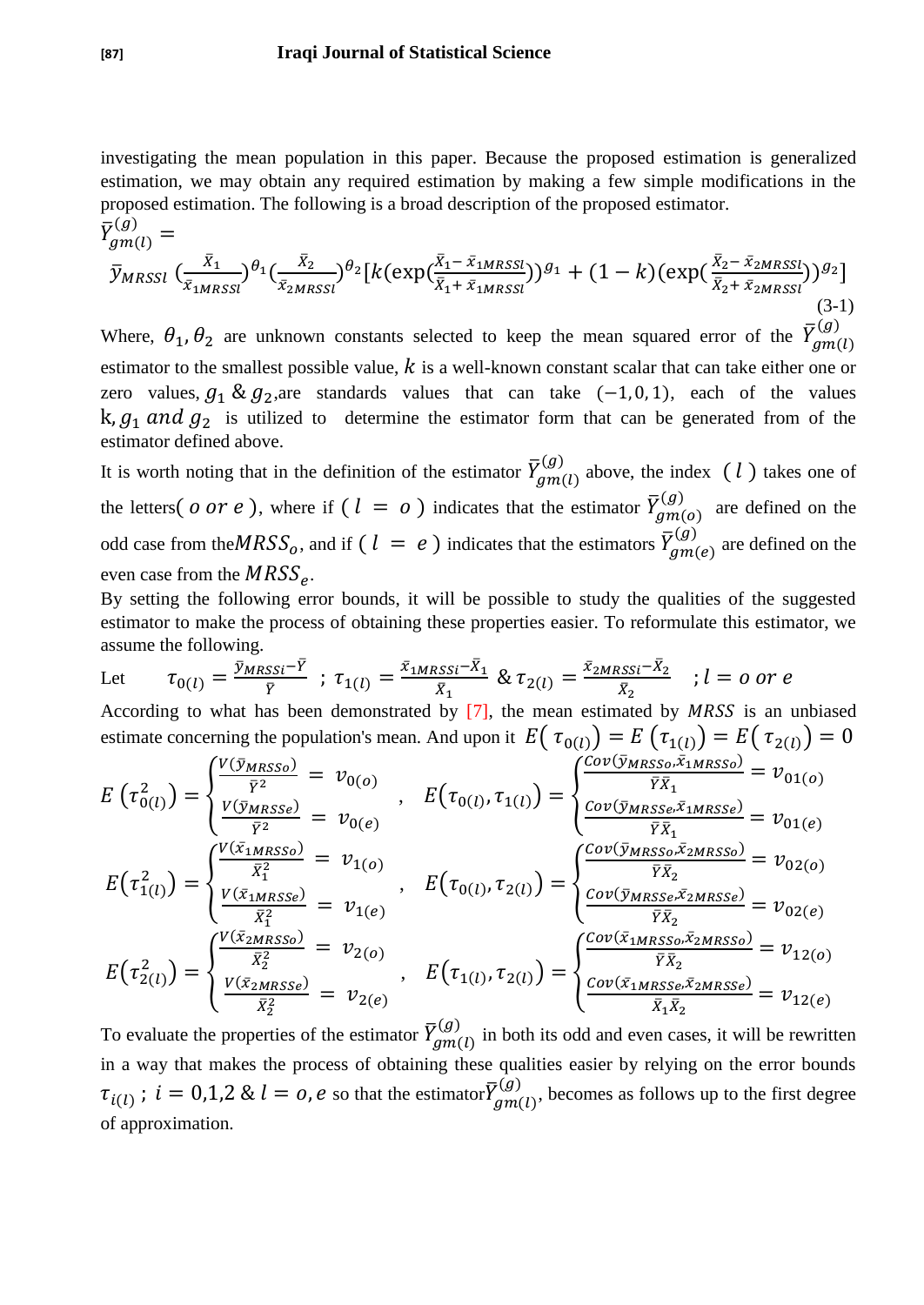$$
\overline{Y}_{gm(l)}^{(g)} = \overline{Y} \left\{ 1 + \tau_{0(l)} - \frac{(g_1 k + 2\theta_1) \tau_{0(l)}}{2} - \frac{(g_2 (1 - k) + 2\theta_2) \tau_{0(l)}}{2} + \frac{\left[ k \left( (2g_1 + g_1^2) + 4\theta_1 g_1 \right) + 4\theta_1 (\theta_1 - 1) \right] \tau_{1(l)}^2}{8} + \frac{\left[ (1 - k) \left( (2g_2 + g_2^2) + 4\theta_2 g_2 \right) + 4\theta_2 (\theta_2 - 1) \right] \tau_{2(l)}^2}{8} - \frac{(g_1 k + 2\theta_1) \tau_{0(l)} \tau_{1(l)}}{2} - \frac{(g_2 (1 - k) + 2\theta_2) \tau_{0(l)} \tau_{2(l)}}{2} + \frac{\left[ g_2 \theta_1 (1 - k) + \theta_2 g_1 k + 2\theta_1 \theta_2 \right] \tau_{1(l)} \tau_{2(l)}}{2} \right\} \tag{3-2}
$$

It will be necessary to add and subtract the  $\overline{Y}$  value from the equation (3-2) to obtain the following form, which will serve as the basis for determining the properties of the estimator $\bar Y_g^0$  $(g)$ <sub>2m</sub> $(h)$ <sup>2</sup>

$$
\overline{Y}_{gm(l)}^{(g)} - \overline{Y} = \overline{Y} \left\{ \tau_{0(i)} - \frac{(g_1 k + 2\theta_1) \tau_{0(l)}}{2} - \frac{(g_2 (1 - k) + 2\theta_2) \tau_{0(l)}}{2} + \frac{[k((2g_1 + g_1^2) + 4\theta_1 g_1) + 4\theta_1 (\theta_1 - 1)] \tau_{1(l)}^2}{8} + \frac{[(1 - k)((2g_2 + g_2^2) + 4\theta_2 g_2) + 4\theta_2 (\theta_2 - 1)] \tau_{2(l)}^2}{8} - \frac{(g_1 k + 2\theta_1) \tau_{0(l)} \tau_{1(l)}}{2} - \frac{(g_2 (1 - k) + 2\theta_2) \tau_{0(l)} \tau_{2(l)}}{2} + \frac{[g_2 \theta_1 (1 - k) + \theta_2 g_1 k + 2\theta_1 \theta_2] \tau_{1(l)} \tau_{2(l)}}{2} \right\}
$$
(3-3)

And by taking the mathematical expectation for both sides of the equation (3-3), we can calculate the bias amount for the estimator $\bar Y_g^0$  $(g)$ , which is defined for the odd and even cases.

$$
Bias\left(\overline{Y}_{gm(l)}^{(g)}\right) = \overline{Y}\left\{\frac{\left[k\left((2g_1+g_1^2)+4\theta_1 g_1\right)+4\theta_1(\theta_1-1)\right]v_{1(l)}}{8} + \frac{\left[(1-k)\left((2g_2+g_2^2)+4\theta_2 g_2\right)+4\theta_2(\theta_2-1)\right]v_{2(l)}}{8} - \frac{(g_1k+2\theta_1)v_{01(l)}}{2} - \frac{(g_2(1-k)+2\theta_2)v_{02(l)}}{2} + \frac{\left[g_2\theta_1(1-k)+\theta_2 g_1k+2\theta_1\theta_2\right]v_{12(l)}}{2}\right\}
$$
\n(3-4)

It is also possible to calculate the mean squared error for the estimator  $\bar{Y}_g^0$  $\binom{g}{g}$  by squaring equation (3-3) and then taking the mathematical expectation up to the terms of order  $n^{-1}$  of it, and as follows.

$$
Mse\left(\overline{Y}_{gm(l)}^{(g)}\right) = \overline{Y}^2 \left\{ v_{0(l)} + \frac{(g_1 k + 2\theta_1)^2}{4} v_{1(l)} + \frac{(g_2 (1 - k) + 2\theta_2)^2}{4} v_{2(l)} - (g_1 k + 2\theta_1) v_{01(l)} - (g_2 (1 - k) + 2\theta_2) v_{02(l)} + \frac{(g_1 k + 2\theta_1)(g_2 (1 - k) + 2\theta_2)}{2} v_{12(l)} \right\}
$$
(3-5)

It is worth noting that equation (3-4) represents the formula for the mean squared error of the estimator  $\bar{Y}_g^0$  $\begin{bmatrix} g \\ g \end{bmatrix}$  in the odd and even cases, where either of the two cases can be obtained by making the index  $(l)$  take the symbol  $(0)$  to denote the odd case or by making the index  $(l)$  take the symbol  $(e)$  to denote the even case. We also note that there is a relationship between the form of the mean square error formula of the estimator $\bar{Y}_{gm(l)}$ , computed by median ranked sets sampling and the same estimator, but that the latter depends in its calculation on simple random sample  $SRS$ , by rewriting equation (3-4) in another way, as shown below.

$$
Mse\left(\overline{Y}_{gm(l)}^{(g)}\right) = Mse\left(\overline{Y}_{gs}\right) - \overline{Y}^2 \left\{\frac{T_{y(l)}}{\overline{Y}^2} + \frac{(g_1 k + 2\theta_1)^2}{4\overline{X}_1^2} T_{x_1(l)} + \frac{(g_2(1-k) + 2\theta_2)^2}{4\overline{X}_2^2} T_{x_2(l)} - \frac{(g_1 k \ 2\theta_1)}{\overline{Y}\overline{X}_1} T_{yx_1(l)} - \frac{(g_2(1-k) + 2\theta_2)}{\overline{Y}\overline{X}_2} T_{yx_2(l)} + \frac{(g_1 k + 2\theta_1)(g_2(1-k) + 2\theta_2)}{2\overline{X}_1 \overline{X}_2} T_{x_1 x_2(l)}\right\}
$$
\n(3-6)

Where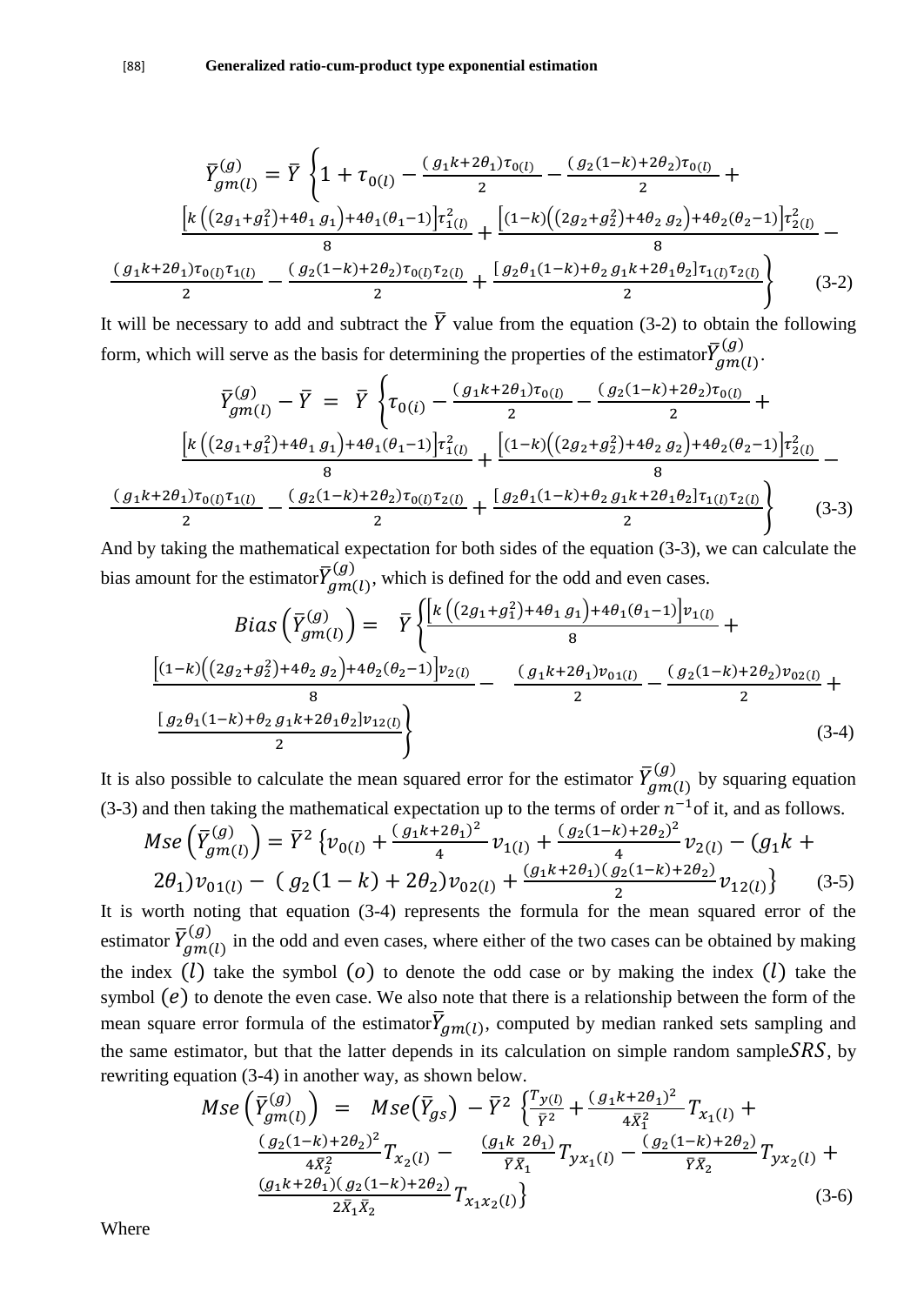$$
Mse(\bar{Y}_{gs}) = \frac{1}{n} \{ \sigma_y^2 + \frac{(g_1 k + 2\theta_1)^2}{4} R_1^2 \sigma_{x_1}^2 + \frac{(g_2 (1 - k) + 2\theta_2)^2}{4} R_2^2 \sigma_{x_2}^2 - (g_1 k + 2\theta_1) R_1 \sigma_{yx_1} - (g_2 (1 - k) + 2\theta_2) R_2 \sigma_{yx_2} + \frac{(g_1 k + 2\theta_1)(g_2 (1 - k) + 2\theta_2)}{2} R_1 R_2 \sigma_{x_1 x_2} \}
$$
(3-7)

Is the mean squared error of the  $\bar{Y}_{gs}$  estimator that corresponds to the  $\bar{Y}_{gm(l)}$  estimator using SRS,  $R_1 = \frac{\bar{Y}}{\bar{Y}}$  &  $R_2 = \frac{\bar{Y}}{\bar{Y}}$ and

$$
\bar{Y}_{gs} = \bar{y} \left( \frac{\bar{X}_1}{\bar{x}_1} \right)^{\theta_1} \left( \frac{\bar{X}_2}{\bar{x}_2} \right)^{\theta_2} \left[ k \left( \exp\left( \frac{\bar{X}_1 - \bar{x}_1}{\bar{X}_1 + \bar{x}_1} \right) \right)^{g_1} + (1 - k) \left( \exp\left( \frac{\bar{X}_2 - \bar{x}_2}{\bar{X}_2 + \bar{x}_2} \right) \right)^{g_2} \right] \tag{3-8}
$$
\nWhen we examine the second term of the equation (3.6), we can see that the mean square curve of the equation (3.12).

When we examine the second term of the equation (3-6), we can see that the mean square error of the estimator $\bar{Y}_g^0$  $\overline{U}_{nm(l)}^{(g)}$  under  $MRSS$  is less than the mean square error of the estimator  $\overline{Y}_{gs}$  under SRS in both the odd-even cases, as shown in the following steps. In the odd case: Let

$$
Z_{(o)} = \frac{1}{mn} \sum_{i=1}^{m} \left[ \left( \overline{\mathcal{Y}}_i \left[ \frac{m+1}{2} \right] - \overline{Y} \right) - \frac{(g_1 k + 2 \theta_1) R_1 (\overline{x}_{1i} \left[ \frac{m+1}{2} \right] - \overline{X}_1)}{2} - \frac{(g_2 (1-k) + 2 \theta_2) R_2 (\overline{x}_{2i} \left[ \frac{m+1}{2} \right] - \overline{X}_2)}{2} \right]^2
$$

Where it is noted that the term  $Z_{(0)}$  is a perfect square, which allows the formulation of the mean squared error of the estimator  $\overline{Y}_{gm(o)}$  in the form shown by equation (3-9), and it shows the result that indicates $M$ S $e\left( \bar{Y}_{g}^{0}\right)$  $\binom{(g)}{2m(o)}$   $\leq Mse(\bar{Y}_{gs})$ .  $Mse$  (  $\bar{Y}$  $\overline{(\ }$ 

$$
Mse\left(\overline{Y}_{gm(o)}^{(g)}\right) = Mse\left(\overline{Y}_{gs}\right) - Z_{(o)} \tag{3-9}
$$

In the even case: Let

$$
Z_{(e)} = \frac{1}{2mn} \left\{ \sum_{i=1}^{k} \left[ (\overline{y}_{i\left[\frac{m}{2}\right]} - \overline{Y}) - \frac{(g_1 k + 2\theta_1) R_1(\overline{x}_{1i\left(\frac{m}{2}\right)} - \overline{X}_1)}{2} - \frac{(g_2 (1-k) + 2\theta_2) R_2(\overline{x}_{2i\left[\frac{m}{2}\right]} - \overline{X}_2)}{2} \right]^2 + \sum_{i=k}^{m} \left[ (\overline{y}_{i\left[\frac{m+2}{2}\right]} - \overline{Y}) - \frac{(g_1 k + 2\theta_1) R_1(\overline{x}_{1i\left(\frac{m+2}{2}\right)} - \overline{X}_1)}{2} - \frac{(g_2 (1-k) + 2\theta_2) R_2(\overline{x}_{2i\left[\frac{m+2}{2}\right]} - \overline{X}_2)}{2} \right]^2 \right\}
$$

In this case, also, we note that  $Z_{(e)}$  is the sum of two perfect squares, and therefore also remains in the even case the mean squared error of the estimator  $\bar{Y}_g^0$  $\binom{g}{m}$  is equivalent to what was reached by equation (3-10), but replacing the second term from the right side of the equation with the amount  $Z_{(e)}$ instead of  $Z_{(o)},$  and the result that we reached is that $\mathit{Mse}\left( \bar{Y}_{g}^{(i)} \right)$  $\binom{(g)}{2m(e)}$   $\leq Mse(\bar{Y}_{gs})$ .  $Mse\left( \, \overline{Y}\right)$ 

$$
Wse\left(\overline{Y}_{gm(e)}^{(g)}\right) = Mse\left(\overline{Y}_{gs}\right) - Z_{(e)} \tag{3-10}
$$

As for the bias formula defined by equation (3-4), we can write it as shown in the following figure, which shows that the bias amount of the estimator  $\bar{Y}_g^0$  $\begin{pmatrix} g \\ g \\ m \end{pmatrix}$  represents the product of subtracting the bias amount of the estimator  $\bar{Y}_{gs}$  calculated by simple random sampling from a positive quantity, which indicates that the bias amount of the estimator  $\bar{Y}_{gm(l)}$  based on *MRSS* is less than the bias amount of the  $SRS$ .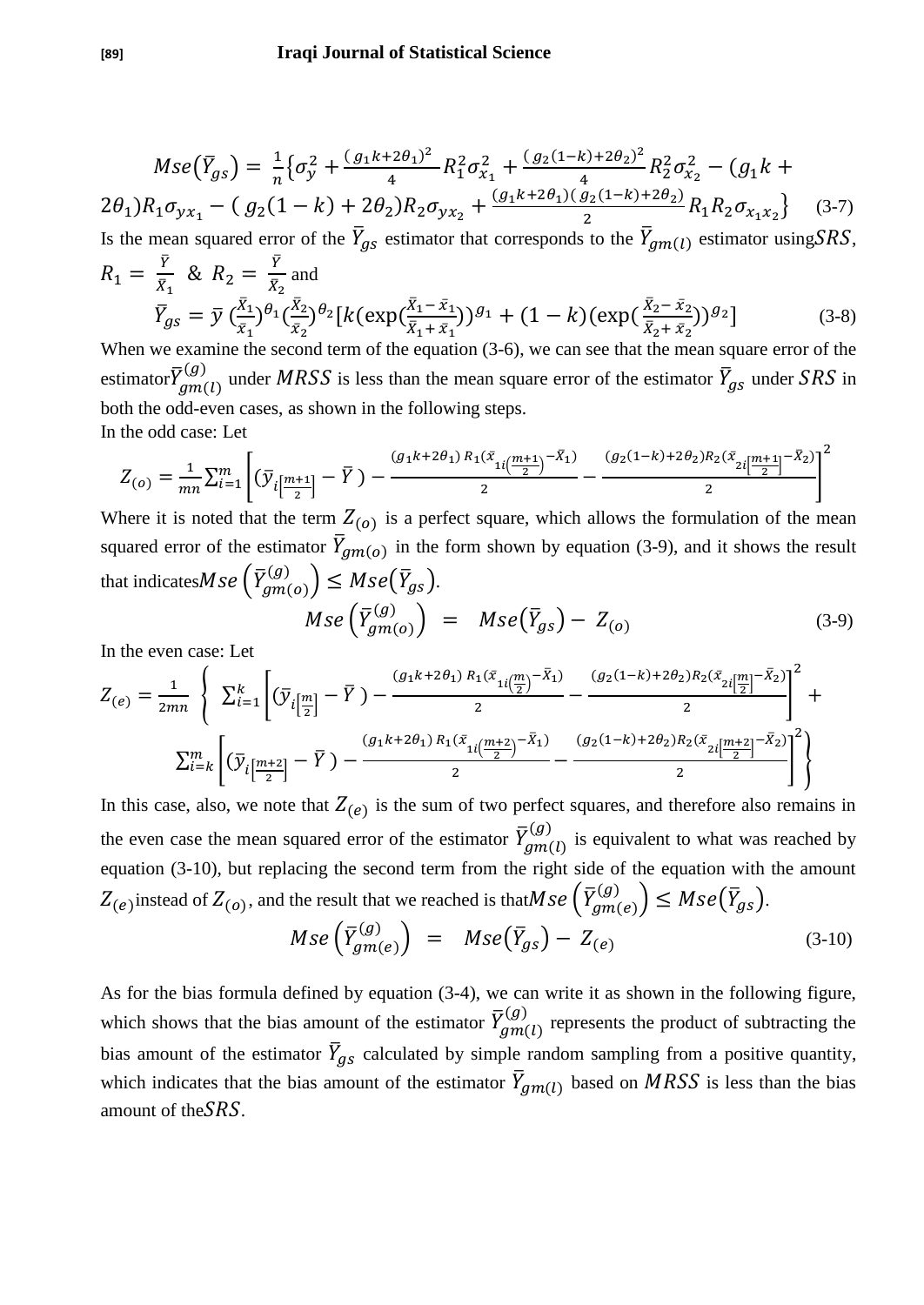$$
Bias\left(\overline{Y}_{gm(l)}^{(g)}\right) = Bias\left(\overline{Y}_{gs}\right) - \overline{Y}\left\{\frac{\left[k\left((2g_1+g_1^2)+4\theta_1 g_1\right)+4\theta_1(\theta_1-1)\right]T_{x_{1(l)}}}{g_n} + \frac{\left[(1-k)\left((2g_2+g_2^2)+4\theta_2 g_2\right)+4\theta_2(\theta_2-1)\right]T_{x_{2(l)}}}{g_n} - \frac{(g_1k+2\theta_1)T_{yx_1(l)}}{2n} - \frac{(g_2(1-k)+2\theta_2)T_{yx_2(l)}}{2n} + \frac{\left[g_2\theta_1(1-k)+\theta_2 g_1k+2\theta_1\theta_2\right]T_{x_1x_2(l)}}{2n}\right\}
$$
\n(3-11)

Where  $Bias(\bar{Y}_{gs})$ , is the bias amount of the  $\bar{Y}_{gs}$  estimator calculated using a simple random sample, and its formula is as follows:

$$
Bias(\overline{Y}_{gs}) = \overline{Y} \left\{ \frac{\left[k\left((2g_1 + g_1^2) + 4\theta_1 g_1\right) + 4\theta_1(\theta_1 - 1) \right] \sigma_{x_1}^2}{g_n} + \frac{\left[(1 - k)\left((2g_2 + g_2^2) + 4\theta_2 g_2\right) + 4\theta_2(\theta_2 - 1) \right] \sigma_{x_2}^2}{g_n} - \frac{\left(g_1 k + 2\theta_1\right) \sigma_{y x_1}}{2n} - \frac{\left(g_2(1 - k) + 2\theta_2\right) \sigma_{y x_2}}{2n} + \frac{\left[g_2 \theta_1(1 - k) + \theta_2 g_1 k + 2\theta_1 \theta_2\right] \sigma_{x_1 x_2}}{2n} \right\} \tag{3-12}
$$

It is necessary to know the optimal values for the unknown constants  $\theta_1$  and  $\theta_2$  to obtain the best formula for the estimator $\bar Y_g^0$  $(g)$ , and this is accomplished through the process of partial derivation of equation (3-5) for those values and then extracting the optimal values for them, as will be demonstrated below.

$$
\hat{\theta}_{1opt} = \frac{2[v_{01(l)}v_{2(l)} - v_{02(l)}v_{12(l)}] - g_1k[v_{1(l)}v_{2(l)} - v_{12(l)}^2]}{2[v_{1(l)}v_{2(l)} - v_{12(l)}^2]}
$$
(3-13)

$$
\hat{\theta}_{2opt} = \frac{2[v_{02(l)}v_{1(l)} - v_{01(l)}v_{12(l)}] - g_2(1-k)[v_{1(l)}v_{2(l)} - v_{12(l)}^2]}{2[v_{1(l)}v_{2(l)} - v_{12(l)}^2]}
$$
(3-14)

For odd and even cases, we get the average squared error of the optimum  $\bar{Y}_{gm(l)}$  estimator by substituting equations (3-13) and (3-14) into formula (3-5) and as follows:

$$
Mse_{opt}\left(\overline{Y}_{gm(l)}^{(g)}\right) = \overline{Y}^2 \left\{ v_{0(l)} - \frac{(v_{02(l)}^2 v_{1(l)} + v_{01(l)}^2 v_{2(l)} - 2 v_{01(l)} v_{02(l)} v_{12(l)})}{[v_{1(l)} v_{2(l)} - v_{12(l)}^2]}\right\}
$$
(3-15)

Additionally, by substituting the optimal values for  $\hat{\theta}_{1opt}$  and  $\hat{\theta}_{2opt}$  with equations (3-1) and (3-4), we will obtain the optimal estimator for the finite population mean and the optimal bias amount for  $\bar{Y}_g^0$  $\binom{(g)}{m(h)}$  by the MRSS.

#### **4. Some of the estimators derived from**  $\overline{Y}_g^{(k)}$  $(g)$ <br>am(b):

We obtain several exponential and non-exponential types for ratio, product, and ratio-cum-product estimators from  $\bar{Y}_g^0$  $\mathcal{L}_{nm(I)}^{(g)}$ . By replacing the values  $\left(\theta_1, \theta_2, K, g_1 \& g_2\right)$  in Eq (3-1) with specific values. And we will denote each estimator by the value of the case number corresponding to it and enter this value in the letter  $i$  in $Y_{am(l)}^{(i)}$ . The following table shows the forms of some of these estimators.

| <b>Values</b><br>$g_{2}$ |  |  |  |  | $\sigma$<br>Estimator $Y_{gm(l)}^{(i)}$                                                               |
|--------------------------|--|--|--|--|-------------------------------------------------------------------------------------------------------|
|                          |  |  |  |  | $\bar Y^{(1)}_{gm(l)}$<br>$=\bar{y}_{MRSSI}$                                                          |
|                          |  |  |  |  | $\bar Y^{(2)}_{gm(l)}$<br>$\tau_{\mu(I)} = \bar{y}_{MRSSI} \left( \frac{1}{\bar{x}_{1MRSSI}} \right)$ |

Table (1) Some estimates generated from  $\bar{Y}_g^0$  $\overline{(\ }$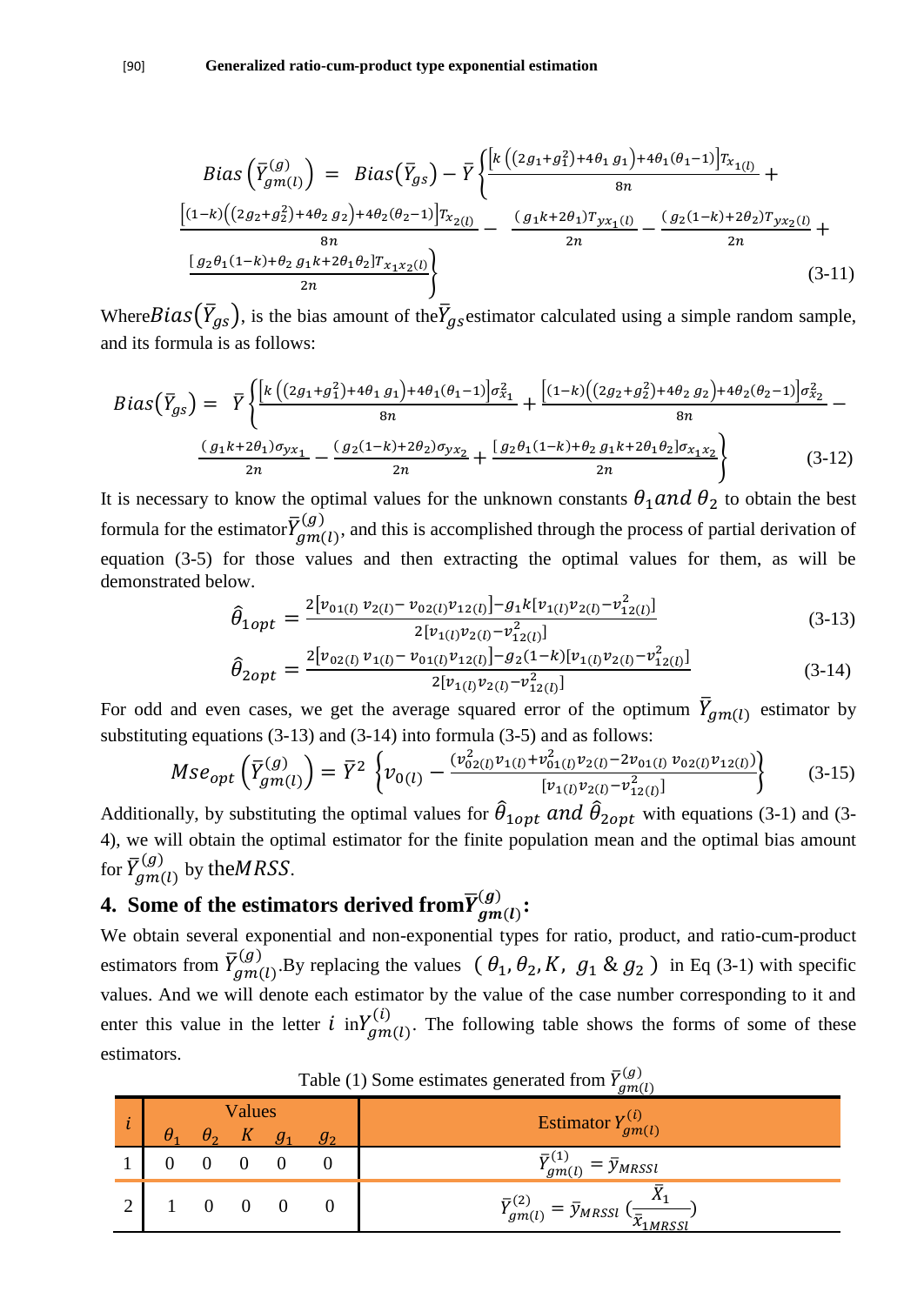|                | $0 \t -1 \t 0 \t 0$                                                           |               |  | $\overline{0}$   | $\bar{Y}_{gm(l)}^{(3)} = \bar{y}_{MRSSI} \left(\frac{x_{1MRSSI}}{\bar{Y}_{2}}\right)$                                                                                                                                               |
|----------------|-------------------------------------------------------------------------------|---------------|--|------------------|-------------------------------------------------------------------------------------------------------------------------------------------------------------------------------------------------------------------------------------|
| $\overline{4}$ | $1 \quad 1 \quad 0 \quad 0$                                                   |               |  | $\overline{0}$   | $\bar{Y}_{gm(l)}^{(4)} = \bar{y}_{MRSSI} \left(\frac{\bar{X}_1}{\bar{x}_{1MRSSI}}\right) \left(\frac{\bar{X}_2}{\bar{x}_{2MRSSI}}\right)$                                                                                           |
| $\overline{5}$ |                                                                               | $-1$ $-1$ 0 0 |  | $\boldsymbol{0}$ | $Y_{gm(l)}^{(5)} = \bar{y}_{MRSSI} (\frac{\bar{x}_{1MRSSI}}{\bar{X}_{2}})(\frac{\bar{x}_{2MRSSI}}{\bar{X}_{2}})$                                                                                                                    |
|                | $6 \begin{array}{ c c c c c } \hline 1 & 0 & 1 & 1 & 0 \\ \hline \end{array}$ |               |  |                  | $Y_{gm(l)}^{(6)} = \bar{y}_{MRSSI} \left(\frac{\bar{X}_1}{\bar{x}_{1MRSSI}}\right) \exp\left(\frac{\bar{X}_1 - \bar{x}_{1MRSSI}}{\bar{X}_1 + \bar{x}_{1MRSSI}}\right)$                                                              |
|                |                                                                               | $-1$ 0 1 1 0  |  |                  | $Y_{gm(l)}^{(7)} = \overline{y}_{MRSSI} \left( \frac{\overline{x}_{1MRSSl}}{\overline{X}_{1}} \right) \exp \left( \frac{\overline{X}_{1} - \overline{x}_{1MRSSl}}{\overline{X}_{1} + \overline{x}_{1MRSSl}} \right)$                |
|                | $8 \mid 1 \cdot 1 \cdot 1 \cdot 1 \cdot 0$                                    |               |  |                  | $Y_{gm(l)}^{(8)} = \bar{y}_{MRSSI} \left(\frac{\bar{X}_1}{\bar{X}_{1MRSSI}}\right) \left(\frac{\bar{x}_{2MRSSI}}{\bar{X}_2}\right) \left(\exp\left(\frac{\bar{X}_1 - \bar{x}_{1MRSSI}}{\bar{X}_1 + \bar{x}_{1MRSSI}}\right)\right)$ |

Here  $\bar{Y}_g^0$  $\bar{g}^{(i)}_{jm(l)}$  is replaced by  $\bar{Y}^{\text{(i)}}_{g}$  $\binom{1}{1}$ , which represents the traditional unbiased estimator of the population mean  $\bar{Y}$  under the MRSS, as suggested by [7],  $\bar{Y}^0_g$  $\binom{2}{2}$  is called the ratio estimator under the MRSS, was suggested by [1],  $Y_{am(1)}^{(3)}$  is called the product estimator under the MRSS,  $Y_{am(1)}^{(4)}$  is called the multiple ratio estimator under the MRSS,  $Y_{am(I)}^{(5)}$  is called the multiple product estimator under the MRSS,  $Y_{am(l)}^{(6)}$  is called the ratio type exponential estimator under the MRSS,  $Y_{am(l)}^{(7)}$  is called the product type exponential estimator under the *MRSS*, and  $Y_{am(l)}^{(8)}$  is called the ratio-cumproduct type exponential estimator under the  $MRSS$ . It should be noted that the general estimator  $\bar{Y}_{gm(l)}$  can be used to derive a large number of additional estimators using the same methodology. Furthermore, the properties of the estimators  $Y_{am(1)}^{(i)}$   $i = 1, 2, \dots, 8$  represented by the bias amount Bias  $(Y_{am(l)}^{(i)})$  and the mean squared error  $Mse(Y_{am(l)}^{(i)})$ , may be determined using the equations (3-4) and (3-5). Noting that we can calculate the exact estimators shown in table (1) using  $SRS$  and the estimator defined in equation (3-8) meaning  $Y_{as}^{(i)}$ ;  $i = 1, 2, \dots 8$  calculation, as well as using equations (3-7) and (3-12) to extract the properties of those estimators to compare them to the properties of MRSS estimators and use the relative efficiency.

### **5. Comparing estimators' efficacy:**

To determine the accuracy of the estimator $\bar{Y}_g^0$  $(g)$ <br> $(m(l))$ , it will be compared to the rest of the other estimators that were defined in the previous section by calculating the efficiency criterion between those estimators according to the following relationship:

$$
eff\left(\overline{Y}_{gm(l)}^{(g)}, Y_{gm(l)}^{(i)}\right) = \frac{Mse(\overline{Y}_{gm(l)}^{(g)})}{Mse(Y_{gm(l)}^{(i)})} \quad i = 1, 2, \cdots, 8 \tag{3-16}
$$

The following table provides the conditions that make the suggested estimator  $\bar{Y}_g^0$  $\binom{g}{m}$  more efficient than the rest of the other estimators by  $MRSS$  and based on equation (3-16), as shown below.

Table (2) Accuracy of the proposed estimator  $\bar{Y}_g^0$  $\chi_{(g)}^{(g)}$  with  $Y_{(am)(i)}^{(i)}$ ;  $i = 1, 2, \cdots, 8$  in Compared estimators I is not in the criterion is met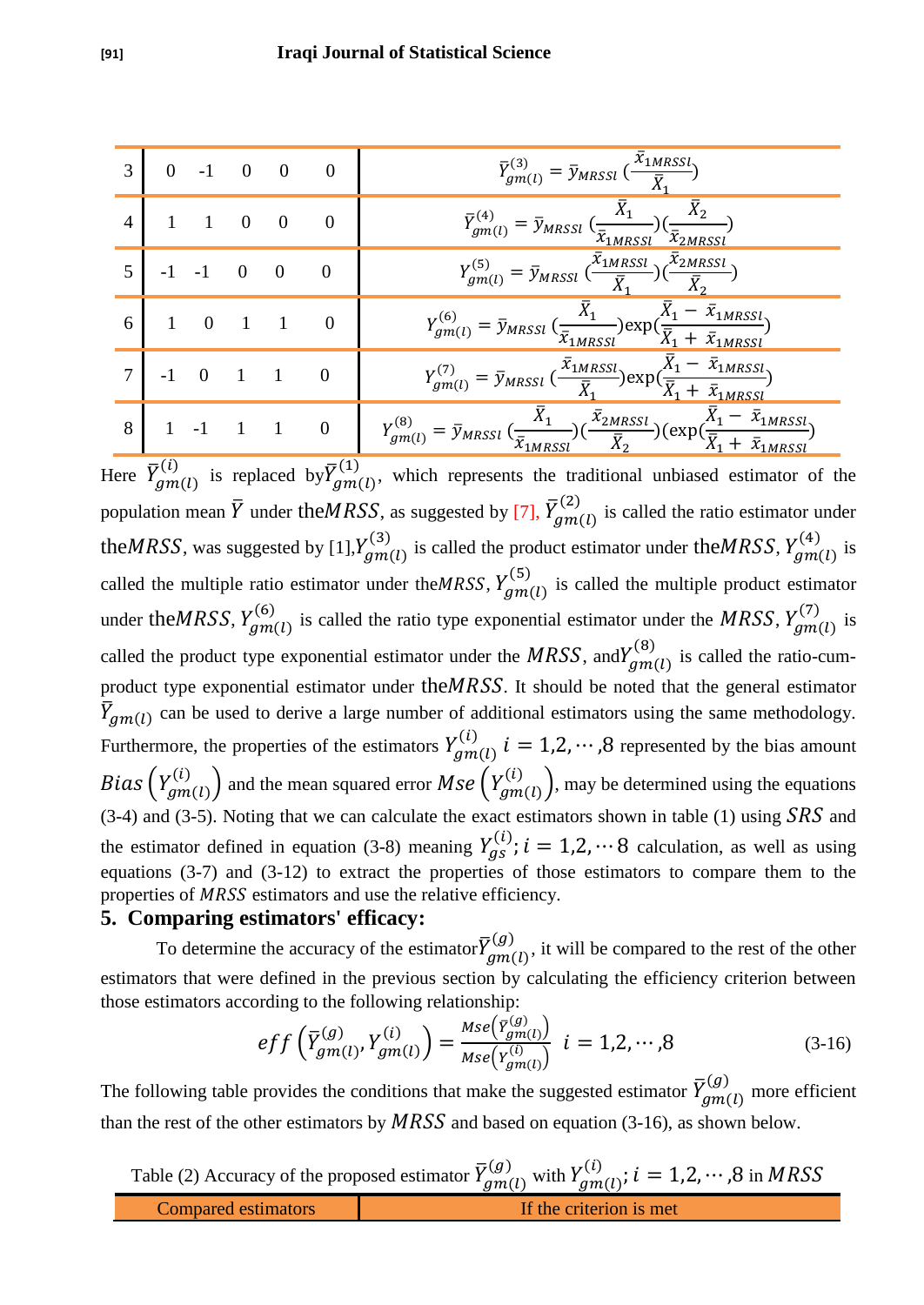| $Mse\left(\overline{Y}_{gm(l)}^{(g)}\right) < Mse\left(Y_{gm(l)}^{(1)}\right)$ | $\frac{2v_{01(l)}v_{02(l)}v_{12(l)}}{(v_{02(l)}^2v_{1(l)}+v_{01(l)}^2v_{2(l)}}<1$                                                                                                                                                                                                                                                                                                                                                    |
|--------------------------------------------------------------------------------|--------------------------------------------------------------------------------------------------------------------------------------------------------------------------------------------------------------------------------------------------------------------------------------------------------------------------------------------------------------------------------------------------------------------------------------|
| $Mse\left(\overline{Y}_{gm(l)}^{(g)}\right) < Mse\left(Y_{gm(l)}^{(2)}\right)$ | $\frac{2v_{01(l)}v_{02(l)}v_{12(l)}+2v_{01(l)}[v_{1(l)}v_{2(l)}-v_{12(l)}^2]}{(v_{02(l)}^2v_{1(l)}+v_{01(l)}^2v_{2(l)}+v_{1(l)}[v_{1(l)}v_{2(l)}-v_{12(l)}^2]}<1$                                                                                                                                                                                                                                                                    |
| $Mse\left(\overline{Y}_{gm(l)}^{(g)}\right) < Mse\left(Y_{gm(l)}^{(3)}\right)$ | $\frac{2v_{01(l)}v_{02(l)}v_{12(l)}-2v_{01(l)}[v_{1(l)}v_{2(l)}-v_{12(l)}^2]}{(v_{02(l)}^2v_{1(l)}+v_{01(l)}^2v_{2(l)}+v_{1(l)}[v_{1(l)}v_{2(l)}-v_{12(l)}^2]}<1$                                                                                                                                                                                                                                                                    |
| $Mse\left(\overline{Y}_{gm(l)}^{(g)}\right) < Mse\left(Y_{gm(l)}^{(4)}\right)$ | $2v_{01(l)}v_{02(l)}v_{12(l)}+2[v_{01(l)}+v_{02(l)}][v_{1(l)}v_{2(l)}-v_{12(l)}^2]$<br>$\overline{(v_{02(l)}^2v_{1(l)}^{\phantom{2}}+v_{01(l)}^2v_{2(l)}^{\phantom{2}}+ [v_{1(l)}^{\phantom{2}}+v_{2(l)}^{\phantom{2}}+2v_{12(l)}^{\phantom{2}}][v_{1(l)}^{\phantom{2}}v_{2(l)}^{\phantom{2}}-v_{12(l)}^2]}$                                                                                                                         |
| $Mse\left(\overline{Y}_{gm(l)}^{(g)}\right) < Mse\left(Y_{gm(l)}^{(5)}\right)$ | $2v_{01(l)}v_{02(l)}v_{12(l)}-2[v_{01(l)}+v_{02(l)}][v_{1(l)}v_{2(l)}-v_{12(l)}^2]$<br>$\leq 1$<br>$(v_{02(l)}^2v_{1(l)}+v_{01(l)}^2v_{2(l)}+[v_{1(l)}+v_{2(l)}+2v_{12(l)}][v_{1(l)}v_{2(l)}-v_{12(l)}^2]$                                                                                                                                                                                                                           |
| $Mse\left(\overline{Y}_{gm(l)}^{(g)}\right) < Mse\left(Y_{gm(l)}^{(6)}\right)$ | $2v_{01(l)}v_{02(l)}v_{12(l)}+3v_{01(l)}[v_{1(l)}v_{2(l)}-v_{12(l)}^2]$<br>$\frac{v_{02(l)}^2 v_{1(l)} + v_{01(l)}^2 v_{2(l)} + 2.25 v_{1(l)} [v_{1(l)} v_{2(l)} - v_{12(l)}^2]}{v_{12(l)}^2 v_{12(l)}^2} < 1$                                                                                                                                                                                                                       |
| $Mse\left(\overline{Y}_{gm(l)}^{(g)}\right) < Mse\left(Y_{gm(l)}^{(7)}\right)$ | $\frac{2v_{01(l)}v_{02(l)}v_{12(l)}-v_{01(l)}[v_{1(l)}v_{2(l)}-v_{12(l)}^2]}{2v_{01(l)}v_{12(l)}v_{12(l)}v_{12(l)}v_{12(l)}v_{12(l)}v_{12(l)}v_{12(l)}v_{12(l)}v_{12(l)}v_{12(l)}v_{12(l)}v_{12(l)}v_{12(l)}v_{12(l)}v_{12(l)}v_{12(l)}v_{12(l)}v_{12(l)}v_{12(l)}v_{12(l)}v_{12(l)}v_{12(l)}v_{12(l)}v_{12(l)}v_{12(l)}v_{12(l)}v_{12(l)}$<br>$(v_{02(l)}^2v_{1(l)}+v_{01(l)}^2v_{2(l)}+0.25v_{1(l)}[v_{1(l)}v_{2(l)}-v_{12(l)}^2]$ |
| $Mse\left(\overline{Y}_{gm(l)}^{(g)}\right) < Mse\left(Y_{gm(l)}^{(8)}\right)$ | $2v_{01(l)}v_{02(l)}v_{12(l)}+3[v_{01(l)}+v_{12(l)}][v_{1(l)}v_{2(l)}-v_{12(l)}^2]$<br>$\frac{v_{02(l)}^2 v_{1(l)} + v_{01(l)}^2 v_{2(l)} + [2.25v_{1(l)} + v_{2(l)} + 2v_{02(l)}][v_{1(l)}v_{2(l)} - v_{12(l)}^2]}{v_{12(l)}^2 v_{2(l)} + v_{12(l)}^2 v_{2(l)} + v_{22(l)}^2 v_{2(l)} + v_{22(l)}^2 v_{2(l)}^2}$                                                                                                                    |

### **6. Working simulation:**

 An actual data set is utilized to demonstrate the comparability of the proposed estimators compared to one another. The data set contains 252 men's body fat percentages determined by underwater weighing and different body circumference measurements. For more information on these data, see "http://lib.stat.cmu.edu/datasets/bodyfat/" for more details. We decide on the study variable .body fat percentage is represented by the variable Y, while the first auxiliary variable  $X_1$ represents belly circumference, and thigh circumference is represented by the second auxiliary variable  $X_2$ . Where the following features of the community are present:

$$
\overline{Y} = 19.150 \, , \overline{X}_1 = 92.556 \, , \overline{X}_2 = 95.406 \, , \sigma_y^2 = 70.036 \, , \sigma_{x_1}^2 = 116.275 \, , \, \sigma_{x_2}^2 = 275.562 \, , \rho_{yx_1} = .813 \, , \rho_{yx_2} = 0.56 \, and \, \rho_{x_1x_2} = 0.767
$$

Using the median ranked sets sampling  $MRSS$  technique, as explained in part 2, a simulation study compares the estimators. The ranking process will be carried out using the auxiliary variable  $X_1$ . According to specific empirical metrics' estimates such as the percentage relative bias  $(.)$ , and the percentage relative efficiencies  $PRE(.)$ , where the values of  $PRB(.)$  help to assess the different estimators' empirical bias, whereas the  $PRE(.)$  show which estimator is the most efficient from an empirical standpoint, the results of 25,000 simulations are used. As shown in Table (3-6), and the  $PRB(.)$  and  $PRE(.)$  are obtained by using the formulas given below.

$$
PRB\left(\overline{Y}_{gm(l)}^{(i)}\right) = \frac{1}{\overline{Y}} \left[ \frac{1}{25000} \sum_{k=1}^{25000} \left( \overline{Y}_{gm(l)k}^{(i)} - \overline{Y} \right) \right] \times 100 \; ; i = g, 1, 2, \cdots 8
$$
\n
$$
PRE\left(\overline{Y}_{gm(l)}^{(i)}\right) = \frac{V\left(\overline{Y}_{gm(l)}^{(1)}\right)}{Mse\left(\overline{Y}_{gm(l)K}^{(i)}\right)} \times 100 \; ; \quad i = g, 1, 2, \cdots 8 \text{ and}
$$
\n
$$
Mse\left(\overline{Y}_{gm(l)}^{(i)}\right) = \frac{1}{25000} \sum_{k=1}^{25000} \left( \overline{Y}_{gm(l)K}^{(i)} - \overline{Y} \right)^2 \; ; \; i = g, 1, 2, \cdots 8
$$

From Tables (3 and 4), it appears that the estimator  $\bar{Y}_g^($  $\binom{g}{m}$  has the lowest mean squared error in both the odd and even cases, which suggests that it was able to describe the population mean in the most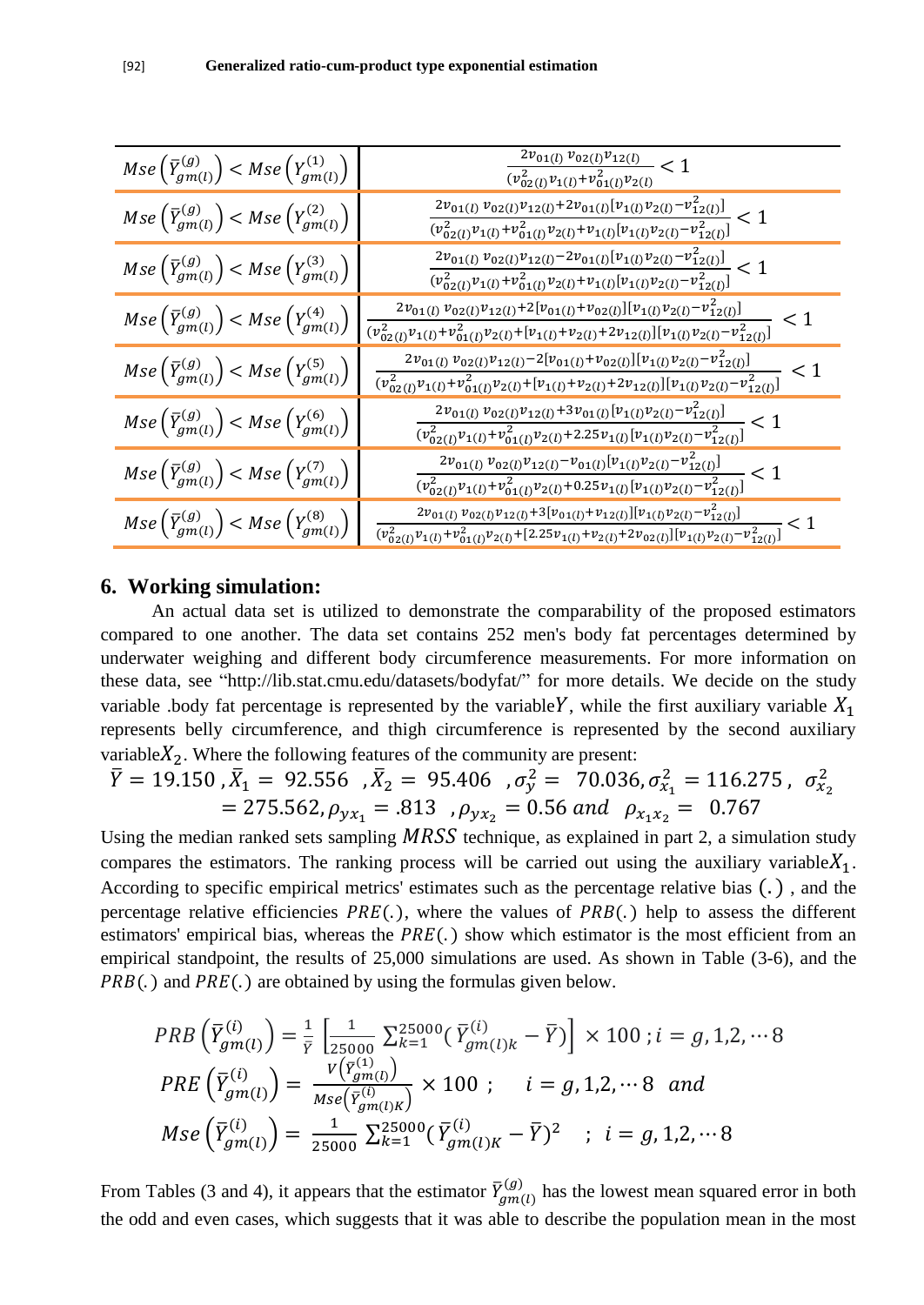accurate manner possible using the MRSS technique, while the estimator  $Y_{am(l)}^{(8)}$  has the secondlowest mean squared error. Regarding the proposed $\bar{Y}_g^0$  $\binom{g}{m}$ , estimator in tables (5 and 6); we see that it has the highest relative efficiency compared to the mean of median ranked set sampling  $\bar{Y}_g^0$  $\binom{(1)}{2m(l)}$ . And that efficiency increases with increasing sample size. It is worth noting that the estimators  $(\bar Y_g^0$  $\overline{C}_{gmn(l)}^{(i)}$ ,  $i = 6.8$ ) are second order in efficiency when compared to the  $\overline{Y}_{g}^{(i)}$  $\binom{g}{m}$ , estimator because they rely in their definition on the exponential form, and that efficiency increases with increasing sample sizen = mr. Comparing the estimators ( $\overline{Y}_g^($  $_{\eta m(l)}^{(i)}$  ,  $i=2,4$ ) to  $\bar{Y}_g^{(i)}$  $\binom{g}{m}$  in terms of efficiency, they are ranked third and fourth respectively. When it comes to the estimators  $(\bar{Y}_g^{\dagger})$  $\binom{i}{m(i)}$ ,  $i = 3,5,7$ , they have the lowest estimation efficiency because there is a positive correlation between the data and those estimations are based on a negative relationship, which demonstrates their poor estimation ability. When it comes to the relative bias scale, it appears from the two tables (5and 6) that the generalized estimator  $\bar{Y}_g^($  $\binom{g}{m}$ , has the lowest possible bias compared to other estimators, with the lowest bias being 2% in the odd and even cases, and with the increase in sample size, that bias fades until it is close to zero.

#### **7. Final remarks:**

 When comparing the results of the simulation study with the theoretical results obtained through table (2), it becomes clear that the proposed estimator  $\overline{Y}_g^0$  $\binom{g}{g}$  by MRSS exhibits a high relative efficiency when estimating the mean of a population and is not affected by the type of relationship between the auxiliary and main variables, in contrast to other estimators affected by this type of relationship. In terms of relative bias, the estimator  $\bar{Y}_g^($  $\binom{g}{m}$ , has the lowest bias, and that bias decreases as the size of the ordered sample increases. And the two equations (3-9) and (3-10) also demonstrate that the MRSS outperforms the SRS in terms of accuracy when it comes to estimating the mean population. As a result, the estimator  $\bar{Y}_g^($  $\binom{g}{m}$  outperforms all of the estimators described in table (1) and other types of estimators that can be derived from it.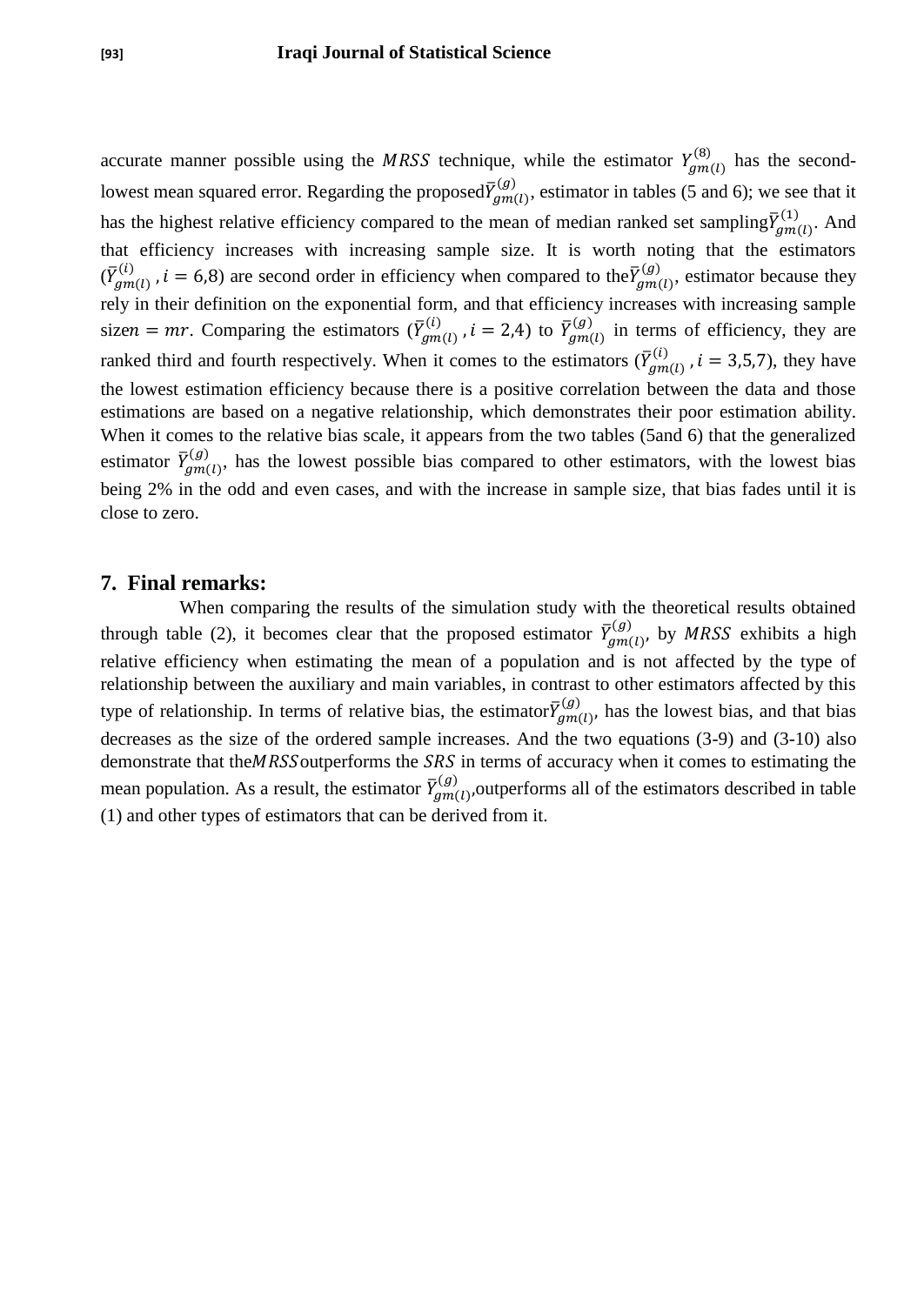| Iraqi Jo <mark>l</mark> | m                | r  | $\boldsymbol{n}$ | $V^{(1)}$<br>gm(o) | 1011<br>$V^{(2)}$<br>gm(o) | $V^{(3)}$<br>gm(o) | $V^{(4)}$<br>gm(o) | $V^{(5)}$<br>gm(o) | $V^{(6)}$<br>gm(o) | $V^{(7)}$<br>gm(o) | $V^{(8)}$<br>gm(o) | $\bar{V}^{(g)}$<br>gm(l) |
|-------------------------|------------------|----|------------------|--------------------|----------------------------|--------------------|--------------------|--------------------|--------------------|--------------------|--------------------|--------------------------|
|                         | $pp$ م - عدد $p$ |    | 9                | 0.97297            | 0.50588                    | 0.66176            | 0.41071            | 0.53294            | 0.36517            | 0.3669             | 0.32758            | 0.18945                  |
|                         |                  |    | 12               | 0.89514            | 0.4369                     | 0.65431            | 0.35978            | 0.49631            | 0.35429            | 0.31495            | 0.27517            | 0.18954                  |
|                         |                  |    | 15               | 0.83651            | 0.27651                    | 0.63424            | 0.23512            | 0.46162            | 0.34531            | 0.23491            | 0.2343             | 0.19776                  |
|                         |                  | 10 | 30               | 0.53691            | 0.19895                    | 0.41255            | 0.15716            | 0.43945            | 0.1149             | 0.21285            | 0.13249            | 0.10898                  |
|                         |                  | 15 | 45               | 0.47529            | 0.15651                    | 0.45291            | 0.12091            | 0.35517            | 0.08049            | 0.1743             | 0.10254            | 0.11125                  |
|                         |                  | 20 | 60               | 0.41451            | 0.0945                     | 0.39516            | 0.078497           | 0.31957            | 0.03517            | 0.15957            | 0.10099            | 0.10012                  |
|                         |                  | 3  | 15               | 0.48148            | 0.24794                    | 0.32588            | 0.20035            | 0.26147            | 0.17758            | 0.17845            | 0.15879            | 0.08972                  |
|                         |                  |    | 20               | 0.44257            | 0.21345                    | 0.32215            | 0.17489            | 0.24315            | 0.17214            | 0.15247            | 0.13258            | 0.08214                  |
|                         | 5                |    | 25               | 0.41325            | 0.13325                    | 0.31212            | 0.11256            | 0.22581            | 0.16765            | 0.11245            | 0.11215            | 0.05689                  |
|                         |                  | 10 | 50               | 0.26345            | 0.09447                    | 0.20127            | 0.07358            | 0.21472            | 0.05245            | 0.10142            | 0.06124            | 0.05248                  |
|                         |                  | 15 | 75               | 0.23264            | 0.07325                    | 0.22145            | 0.05545            | 0.17258            | 0.03524            | 0.08215            | 0.04879            | 0.05124                  |
|                         |                  | 20 | 100              | 0.20225            | 0.06698                    | 0.19258            | 0.03424            | 0.15478            | 0.047891           | 0.07478            | 0.04469            | 0.05012                  |
|                         |                  | 3  | 21               | 0.25074            | 0.13397                    | 0.17294            | 0.11017            | 0.14073            | 0.09879            | 0.09922            | 0.08939            | 0.08147                  |
|                         |                  |    | 28               | 0.23128            | 0.11672                    | 0.17107            | 0.09744            | 0.13157            | 0.09607            | 0.08623            | 0.07629            | 0.06698                  |
|                         |                  |    | 35               | 0.21662            | 0.07662                    | 0.16606            | 0.06628            | 0.1229             | 0.09382            | 0.06622            | 0.06607            | 0.05842                  |
|                         |                  | 10 | 70               | 0.14172            | 0.05723                    | 0.11063            | 0.04679            | 0.11736            | 0.03622            | 0.06071            | 0.04062            | 0.03652                  |
|                         |                  | 15 | 105              | 0.12632            | 0.04662                    | 0.12072            | 0.03772            | 0.09629            | 0.02762            | 0.05107            | 0.03439            | 0.02889                  |
|                         |                  | 20 | 140              | 0.11112            | 0.03112                    | 0.10629            | 0.02712            | 0.08739            | 0.01629            | 0.04739            | 0.02274            | 0.01985                  |

Table 4:  $Mse\left( \bar{Y}_{g}^{(h)}\right)$  $\binom{i}{i}$  of proposed estimators as determined during simulation when m is even

| m | r  | $\boldsymbol{n}$ | $V^{(1)}$<br>gm(e) | ◟◡<br><u>、</u><br>$V^{(2)}$<br>gm(e) | $V^{(3)}$<br>gm(e) | $V^{(4)}$<br>gm(e) | $V^{(5)}$<br>gm(e) | $V^{(6)}$<br>gm(e) | V <sup>(7)</sup><br>gm(e) | $V^{(8)}$<br>gm(e) | $\bar{\mathbf{v}}(g)$<br>gm(l) |
|---|----|------------------|--------------------|--------------------------------------|--------------------|--------------------|--------------------|--------------------|---------------------------|--------------------|--------------------------------|
|   | 3  | 12               | .38884             | 0.86174                              | 1.18584            | 0.83491            | 1.00744            | 0.60168            | 0.92758                   | 0.41028            | 0.38756                        |
|   |    | 16               | 1.18948            | 0.68136                              | 1.01974            | 0.64744            | 0.81032            | 0.47516            | 0.83451                   | 0.40756            | 0.25472                        |
| 4 |    | 20               | 0.80684            | 0.62178                              | 0.98591            | 0.61028            | 0.70758            | 0.41028            | 0.71956                   | 0.33956            | 0.21538                        |
|   | 10 | 40               | 0.74362            | 0.60964                              | 0.81042            | 0.26178            | 0.63292            | 0.36156            | 0.52974                   | 0.25916            | 0.18741                        |
|   | 15 | 60               | 0.6125             | 0.50028                              | 0.80682            | 0.29651            | 0.41028            | 0.20748            | 0.43252                   | 0.18941            | 0.13548                        |
|   | 20 | 80               | 0.51294            | 0.41024                              | 0.61024            | 0.21116            | 0.25252            | 0.10156            | 0.23251                   | 0.10254            | 0.10098                        |
|   | 3  | 18               | 0.68942            | 0.42587                              | 0.58792            | 0.41245            | 0.49872            | 0.29584            | 0.45879                   | 0.20014            | 0.18878                        |
|   |    | 24               | 0.58974            | 0.33568                              | 0.50487            | 0.31872            | 0.40015            | 0.23258            | 0.41225                   | 0.19878            | 0.12236                        |
| 6 |    | 30               | 0.39842            | 0.30589                              | 0.48795            | 0.30014            | 0.34879            | 0.20014            | 0.35478                   | 0.16478            | 0.10269                        |
|   | 10 | 60               | 0.36681            | 0.29982                              | 0.40021            | 0.12589            | 0.31145            | 0.17578            | 0.25987                   | 0.12458            | 0.10098                        |
|   | 15 | 90               | 0.30125            | 0.24514                              | 0.39841            | 0.14325            | 0.20014            | 0.09874            | 0.21125                   | 0.10089            | 0.06212                        |
|   | 20 | 120              | 0.25147            | 0.20012                              | 0.30012            | 0.10058            | 0.12125            | 0.04578            | 0.11125                   | 0.05876            | 0.05123                        |
|   | 3  | 24               | 0.35471            | 0.22293                              | 0.30396            | 0.21622            | 0.25936            | 0.15792            | 0.23939                   | 0.11007            | 0.10088                        |
|   |    | 32               | 0.30487            | 0.17784                              | 0.26243            | 0.16936            | 0.21007            | 0.12629            | 0.21612                   | 0.10939            | 0.09941                        |
| 8 |    | 40               | 0.20921            | 0.16294                              | 0.25397            | 0.16007            | 0.18439            | 0.11007            | 0.18739                   | 0.09239            | 0.04551                        |
|   | 10 | 80               | 0.1934             | 0.15991                              | 0.2101             | 0.07294            | 0.16572            | 0.09789            | 0.13993                   | 0.07229            | 0.03981                        |
|   | 15 | 120              | 0.16062            | 0.13257                              | 0.2092             | 0.08162            | 0.11007            | 0.05937            | 0.11562                   | 0.03129            | 0.03112                        |
|   | 20 | 160              | 0.13573            | 0.11006                              | 0.16006            | 0.06029            | 0.07062            | 0.03289            | 0.06562                   | 0.02586            | 0.02278                        |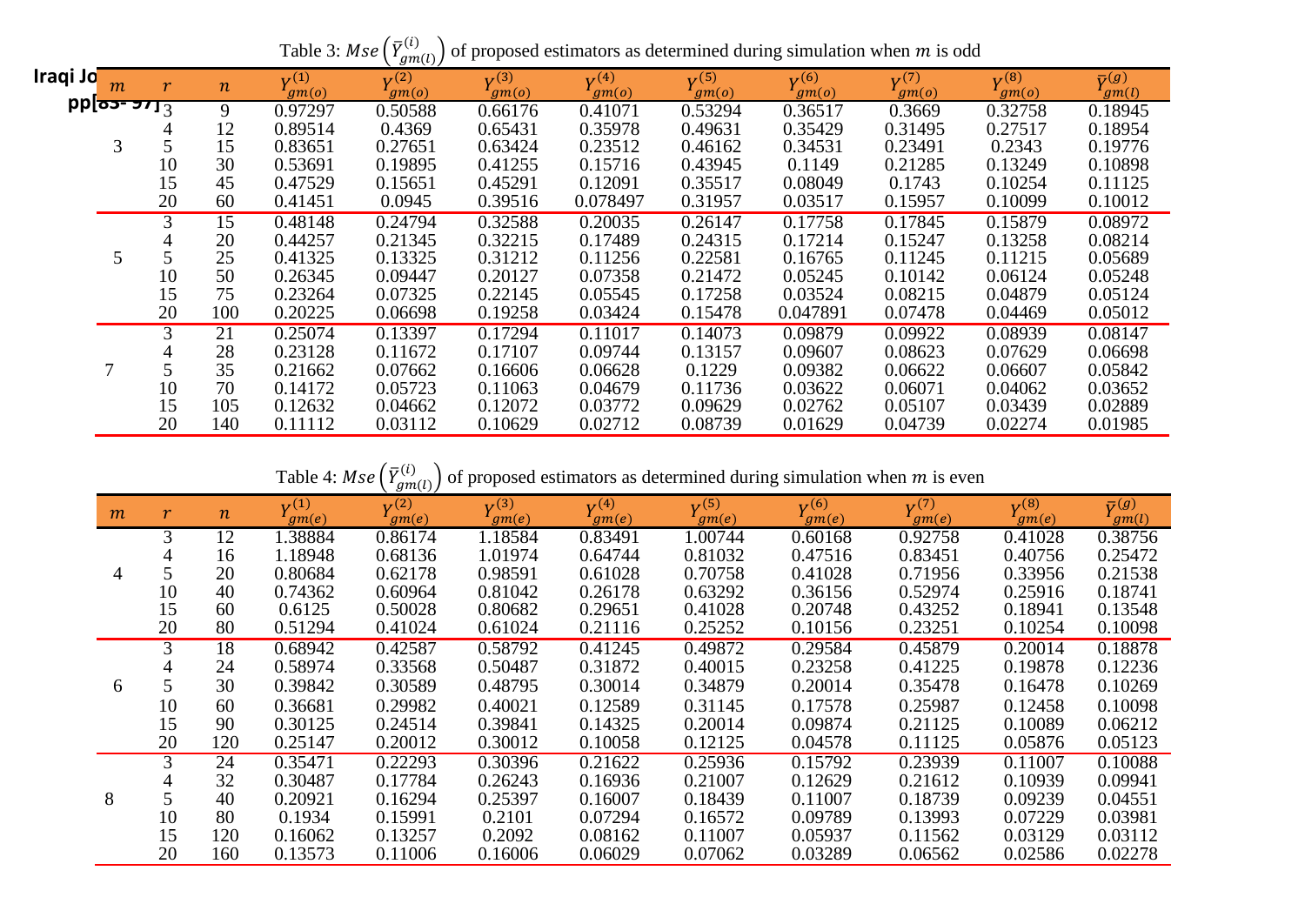| [9 <u>51</u>   |                         |                    |                   |                   |                   |                    | <b>Iraqi Journal of Statistical Street</b> extends estimators as determined during simulation when m is odd |                   |                    |                                     |
|----------------|-------------------------|--------------------|-------------------|-------------------|-------------------|--------------------|-------------------------------------------------------------------------------------------------------------|-------------------|--------------------|-------------------------------------|
|                | $m \rightharpoondown r$ | $V^{(1)}$<br>gm(e) | $Y_{gm(e)}^{(2)}$ | $Y_{gm(e)}^{(3)}$ | $Y_{gm(e)}^{(4)}$ | $V^{(5)}$<br>gm(e) | $Y_{gm(e)}^{(6)}$                                                                                           | $Y_{gm(e)}^{(7)}$ | $V^{(8)}$<br>gm(e) | $\overline{\mathbf{v}}(g)$<br>gm(l) |
|                | 3                       | 100                | 192.3             | 147               | 123.2             | 182.6              | 266.4                                                                                                       | 265.2             | 297                | 513.6                               |
|                |                         | (0.2689)           | (1.5583)          | (1.8869)          | (0.7458)          | (1.4789)           | (0.8974)                                                                                                    | (1.2589)          | (0.4578)           | (0.3982)                            |
|                | 4                       | 100                | 204.9             | 136.8             | 121.4             | 180.4              | 252.7                                                                                                       | 284.2             | 325.3              | 472.3                               |
|                |                         | (0.2358)           | (1.24587)         | (1.8945)          | (0.5879)          | (1.4012)           | (0.5879)                                                                                                    | (1.3258)          | (0.3525)           | (0.3125)                            |
| $\mathfrak{Z}$ | $\overline{5}$          | 100                | 302.5             | 131.9             | 117.6             | 181.2              | 242.2                                                                                                       | 356.1             | 357                | 423                                 |
|                |                         | (0.1231)           | (0.8951)          | (1.4581)          | (0.3691)          | (1.2871)           | (0.3845)                                                                                                    | (1.0258)          | (0.2856)           | (0.1825)                            |
|                | 10                      | 100                | 269.9             | 130.1             | 126.6             | 122.2              | 467.3                                                                                                       | 252.2             | 405.2              | 492.7                               |
|                |                         | $(-0.0961)$        | (0.5612)          | (1.2512)          | (0.1451)          | (1.1245)           | (0.1548)                                                                                                    | (0.9874)          | $(-0.2215)$        | $(-0.0254)$                         |
|                | 15                      | 100                | 303.7             | 104.9             | 129.4             | 133.8              | 590.5                                                                                                       | 272.7             | 463.5              | 427.2                               |
|                |                         | $(-0.0743)$        | (0.3215)          | (1.2241)          | (0.0856)          | (1.0872)           | (0.0895)                                                                                                    | (0.6541)          | $(-0.1548)$        | $(-0.0087)$                         |
|                | 20                      | 100                | 438.6             | 104.9             | 120.4             | 129.7              | 1179                                                                                                        | 259.8             | 410.4              | 414                                 |
|                |                         | $(-0.0421)$        | (0.1457)          | (1.0878)          | (0.0634)          | (0.9875)           | (0.04581)                                                                                                   | (0.2358)          | $(-0.0045)$        | $(-0.00025)$                        |
|                | 3                       | 100                | 194.2             | 147.7             | 123.8             | 184.1              | 271.1                                                                                                       | 269.8             | 303.2              | 536.6                               |
|                |                         | (0.02699)          | (0.15983)         | (0.96345)         | (0.07058)         | (0.19789)          | (0.018348)                                                                                                  | (0.26778)         | (0.2279)           | (0.0318496)                         |
|                |                         | 100                | 207.3             | 137.4             | 122               | 182                | 257.1                                                                                                       | 290.3             | 333.8              | 538.8                               |
|                |                         | (0.02368)          | (0.128587)        | (0.96725)         | (0.05479)         | (0.19012)          | (0.012158)                                                                                                  | (0.28116)         | (0.17525)          | (0.0249936)                         |
| 5 <sup>5</sup> | 5                       | 100                | 310.1             | 132.4             | 118.4             | 183                | 246.5                                                                                                       | 367.5             | 368.5              | 726.4                               |
|                |                         | (0.01241)          | (0.09351)         | (0.74905)         | (0.03291)         | (0.17871)          | (0.00809)                                                                                                   | (0.22116)         | (0.1418)           | (0.0145936)                         |
|                | 10                      | 100                | 278.9             | 130.9             | 128.4             | 122.7              | 502.3                                                                                                       | 259.8             | 430.2              | 501.9                               |
|                |                         | $(-0.00951)$       | (0.06012)         | (0.6456)          | (0.01051)         | (0.16245)          | (0.003496)                                                                                                  | (0.21348)         | $(-0.11175)$       | $(-0.0020384)$                      |
|                | 15                      | 100                | 317.6             | 105.1             | 132.1             | 134.8              | 660.2                                                                                                       | 283.2             | 476.8              | 454                                 |
|                |                         | $(-0.00733)$       | (0.03615)         | (0.63205)         | (0.00456)         | (0.15872)          | (0.00219)                                                                                                   | (0.14682)         | $(-0.0784)$        | $(-0.0007024)$                      |
|                | 20                      | 100                | 302               | 105               | 195.6             | 130.7              | 422.3                                                                                                       | 270.5             | 452.6              | 403.5                               |
|                |                         | $(-0.00411)$       | (0.01857)         | (0.5639)          | (0.00234)         | (0.14875)          | (0.0013162)                                                                                                 | (0.06316)         | $(-0.00325)$       | $(-0.000026)$                       |
|                | 3                       | 100                | 187.2             | 145               | 121.6             | 178.2              | 253.8                                                                                                       | 252.7             | 280.5              | 307.8                               |
|                |                         | (0.011076)         | (0.13583)         | (0.38538)         | (0.056464)        | (0.039578)         | (0.018028)                                                                                                  | (0.13189)         | (0.40842)          | (0.00358)                           |
|                |                         | 100                | 198.1             | 135.2             | 119.8             | 175.8              | 240.7                                                                                                       | 268.2             | 303.2              | 345.3                               |
|                |                         | (0.009752)         | (0.104587)        | (0.3869)          | (0.043832)        | (0.038024)         | (0.006279)                                                                                                  | (0.13858)         | (0.31365)          | (0.00281)                           |
| 7              | 5                       | 100                | 282.7             | 130.4             | 115.6             | 176.3              | 230.9                                                                                                       | 327.1             | 327.9              | 370.8                               |
|                |                         | (0.005244)         | (0.06951)         | (0.29962)         | (0.026328)        | (0.035742)         | (0.004245)                                                                                                  | (0.10858)         | (0.25344)          | (0.00164169)                        |
|                | 10                      | 100                | 247.6             | 128.1             | 122.3             | 120.8              | 391.3                                                                                                       | 233.4             | 348.9              | 388.1                               |
|                |                         | $(-0.003524)$      | (0.03612)         | (0.25824)         | (0.008408)        | (0.03249)          | (0.001948)                                                                                                  | (0.10474)         | $(-0.20295)$       | $(-0.00022)$                        |
|                | 15                      | 100                | 271               | 104.6             | 123.6             | 131.2              | 457.3                                                                                                       | 247.3             | 367.3              | 437.2                               |
|                |                         | $(-0.002652)$      | (0.01215)         | (0.25282)         | (0.003648)        | (0.031744)         | (0.001295)                                                                                                  | (0.07141)         | $(-0.14292)$       | $(-0.000079)$                       |
|                | 20                      | 100                | 357.1             | 104.5             | 114.7             | 127.2              | 682.1                                                                                                       | 234.5             | 488.7              | 559.8                               |
|                |                         | $(-0.001364)$      | $(-0.00543)$      | (0.22556)         | (0.001872)        | (0.02975)          | (0.0008581)                                                                                                 | (0.02958)         | $(-0.00765)$       | $(-0.000003)$                       |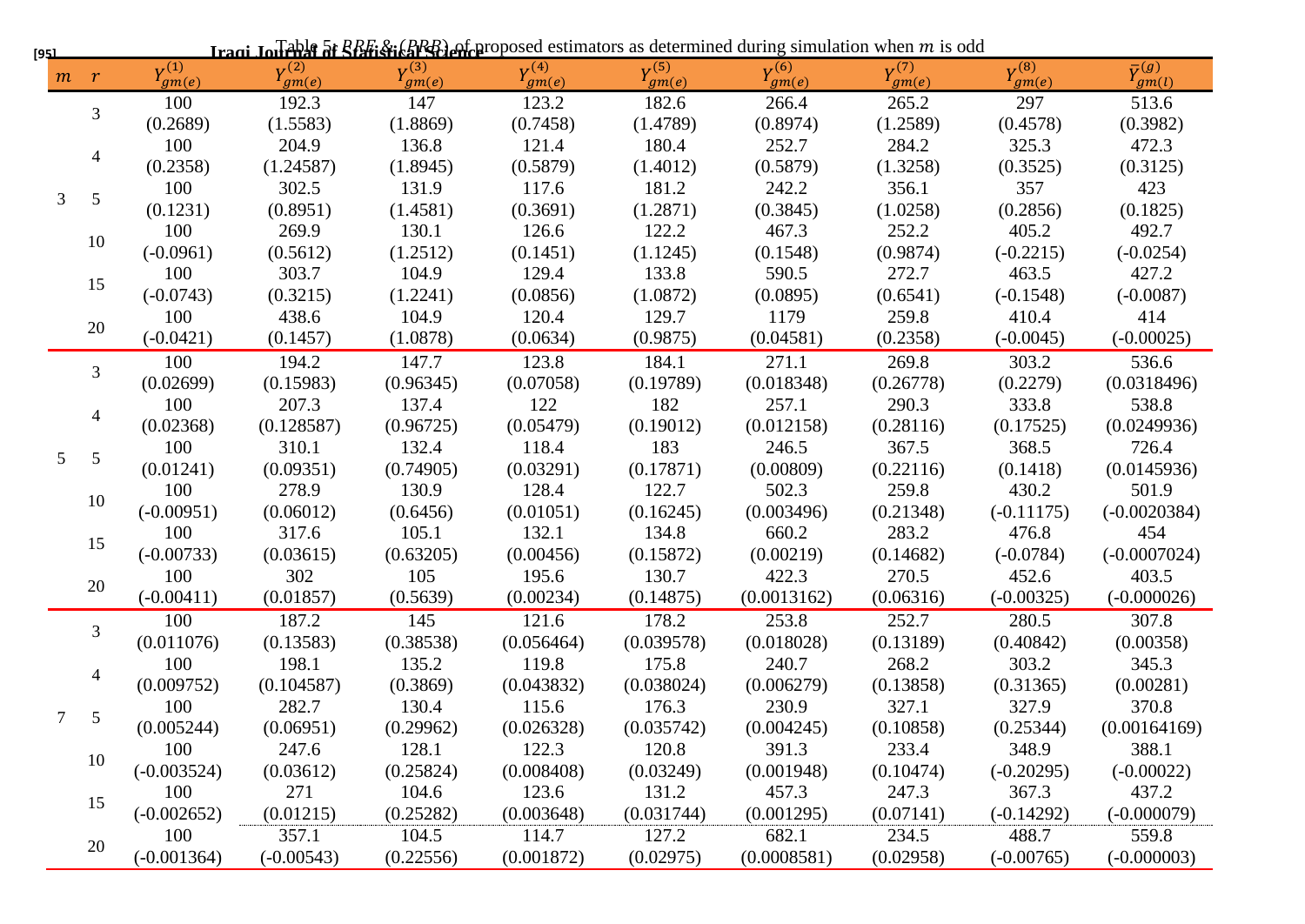|   | Table 6: PRE & (PRB) of proposed estimators as determined during simulation when $m$ is even |                    |                    |                    |                    |                   |                    |                    |                       |                                |  |  |
|---|----------------------------------------------------------------------------------------------|--------------------|--------------------|--------------------|--------------------|-------------------|--------------------|--------------------|-----------------------|--------------------------------|--|--|
|   | $m$ $r$                                                                                      | $V^{(1)}$<br>gm(e) | $V^{(2)}$<br>gm(e) | $V^{(3)}$<br>gm(e) | $V^{(4)}$<br>gm(e) | $Y_{gm(e)}^{(5)}$ | $Y^{(6)}$<br>gm(e) | $V^{(7)}$<br>gm(e) | $V^{(8)}$<br>$g_m(e)$ | $\bar{\mathbf{v}}(g)$<br>gm(l) |  |  |
|   | 3                                                                                            | 100                | 161.2              | 117.1              | 103.2              | 137.9             | 230.8              | 149.7              | 338.5                 | 358.4                          |  |  |
|   |                                                                                              | (0.3725)           | (1.8457)           | (2.3641)           | (1.0845)           | (1.8781)          | (1.3564)           | (2.3564)           | (0.9878)              | (0.3884)                       |  |  |
|   | $\overline{4}$                                                                               | 100                | 174.6              | 116.6              | 105.2              | 146.8             | 250.3              | 142.5              | 291.9                 | 467                            |  |  |
|   |                                                                                              | (0.3125)           | (1.6894)           | (2.1425)           | (1.0364)           | (1.6981)          | (1.2453)           | (2.1245)           | (0.7254)              | (0.3454)                       |  |  |
| 4 | 5                                                                                            | 100                | 129.8              | 81.84              | 101.9              | 114               | 196.7              | 112.1              | 237.6                 | 374.6                          |  |  |
|   |                                                                                              | (0.2897)           | (1.2879)           | (1.8975)           | (1.2231)           | (1.4452)          | (1.2254)           | (2.1012)           | (0.4215)              | (0.3542)                       |  |  |
|   | 10                                                                                           | 100                | 122                | 91.76              | 232.9              | 117.5             | 205.7              | 140.4              | 286.9                 | 396.8                          |  |  |
|   |                                                                                              | (0.1124)           | (0.8647)           | (1.4562)           | (1.2561)           | (1.42014)         | (1.2045)           | (2.0124)           | (0.5881)              | (0.0147)                       |  |  |
|   | 15                                                                                           | 100                | 122.4              | 75.92              | 168.7              | 149.3             | 295.2              | 141.6              | 323.4                 | 452.1                          |  |  |
|   |                                                                                              | (0.10258)          | (0.7712)           | (1.2145)           | (0.9981)           | (1.1214)          | (1.1845)           | (1.9875)           | (0.7254)              | (0.098)                        |  |  |
|   | 20                                                                                           | 100                | 125                | 84.06              | 194.3              | 203.1             | 505.1              | 220.6              | 500.2                 | 508                            |  |  |
|   |                                                                                              | (0.0124)           | (0.4562)           | (1.11258)          | (0.6612)           | (1.0124)          | (1.1012)           | (1.6891)           | (0.2221)              | (0.0047)                       |  |  |
|   | 3                                                                                            | 100                | 161.9              | 117.3              | 103.3              | 138.2             | 233                | 150.3              | 344.5                 | 365.2                          |  |  |
|   |                                                                                              | (0.03735)          | (0.18857)          | (1.20205)          | (0.10445)          | (0.23781)         | (0.027528)         | (0.48728)          | (0.4929)              | (0.03106)                      |  |  |
|   | $\overline{4}$                                                                               | 100                | 175.7              | 116.8              | 105.3              | 147.4             | 253.6              | 143.1              | 296.7                 | 482                            |  |  |
|   |                                                                                              | (0.03135)          | (0.17294)          | (1.09125)          | (0.09964)          | (0.21981)         | (0.025306)         | (0.4409)           | (0.3617)              | (0.02762)                      |  |  |
| 6 | $\mathfrak{S}$                                                                               | 100                | 130.2              | 81.65              | 101.9              | 114.2             | 199.1              | 112.3              | 241.8                 | 388                            |  |  |
|   |                                                                                              | (0.02907)          | (0.13279)          | (0.96875)          | (0.11831)          | (0.19452)         | (0.024908)         | (0.43624)          | (0.20975)             | (0.02832)                      |  |  |
|   | 10                                                                                           | 100                | 122.3              | 91.65              | 238.2              | 117.8             | 208.7              | 141.2              | 294.4                 | 363.3                          |  |  |
|   |                                                                                              | (0.01134)          | (0.09047)          | (0.7481)           | (0.12161)          | (0.192014)        | (0.02449)          | (0.41848)          | (0.29305)             | (0.00116)                      |  |  |
|   | 15                                                                                           | 100                | 122.9              | 75.61              | 171.1              | 150.5             | 305.1              | 142.6              | 298.6                 | 484.9                          |  |  |
|   |                                                                                              | (0.010358)         | (0.08112)          | (0.62725)          | (0.09581)          | (0.16214)         | (0.02409)          | (0.4135)           | (0.3617)              | (0.007841)                     |  |  |
|   | 20                                                                                           | 100                | 125.7              | 83.79              | 199                | 207.4             | 549.3              | 226                | 428                   | 490.9                          |  |  |
|   |                                                                                              | (0.00134)          | (0.04962)          | (0.57629)          | (0.06212)          | (0.15124)         | (0.022424)         | (0.35382)          | (0.11005)             | (0.00036)                      |  |  |
|   | 3                                                                                            | 100                | 159.1              | 116.7              | 103.1              | 136.8             | 224.6              | 148.2              | 322.3                 | 351.6                          |  |  |
|   |                                                                                              | (0.01522)          | (0.16457)          | (0.48082)          | (0.08356)          | (0.047562)        | (0.027208)         | (0.24164)          | (0.00088542)          | (0.000349)                     |  |  |
|   | 4                                                                                            | 100                | 171.4              | 116.2              | 105                | 145.1             | 241.4              | 141.1              | 278.7                 | 306.7                          |  |  |
|   |                                                                                              | (0.01282)          | (0.14894)          | (0.4365)           | (0.079712)         | (0.043962)        | (0.012853)         | (0.21845)          | (0.00064926)          | (0.0003107)                    |  |  |
| 8 | 5                                                                                            | 100                | 128.4              | 82.38              | 101.8              | 113.5             | 190.1              | 111.6              | 226.4                 | 459.7                          |  |  |
|   |                                                                                              | (0.011908)         | (0.10879)          | (0.3875)           | (0.094648)         | (0.038904)        | (0.012654)         | (0.21612)          | (0.00037575)          | (0.000318)                     |  |  |
|   | 10                                                                                           | 100                | 120.9              | 92.05              | 219.2              | 116.7             | 197.6              | 138.2              | 267.5                 | 485.8                          |  |  |
|   |                                                                                              | (0.004816)         | (0.06647)          | (0.29924)          | (0.097288)         | (0.0384028)       | (0.012445)         | (0.20724)          | (0.00052569)          | (0.000013)                     |  |  |
|   | 15                                                                                           | 100                | 121.2              | 76.78              | 162.4              | 145.9             | 270.5              | 138.9              | 513.3                 | 516.1                          |  |  |
|   |                                                                                              | (0.0044232)        | (0.05712)          | (0.2509)           | (0.076648)         | (0.032428)        | (0.012245)         | (0.20475)          | (0.00064926)          | (0.000088)                     |  |  |
|   | 20                                                                                           | 100                | 123.3              | 84.8               | 182.6              | 192.2             | 412.7              | 206.8              | 524.9                 | 595.8                          |  |  |
|   |                                                                                              | (0.000816)         | (0.02562)          | (0.230516)         | (0.049696)         | (0.030248)        | (0.011412)         | (0.17491)          | (0.00019629)          | (0.0000041)                    |  |  |